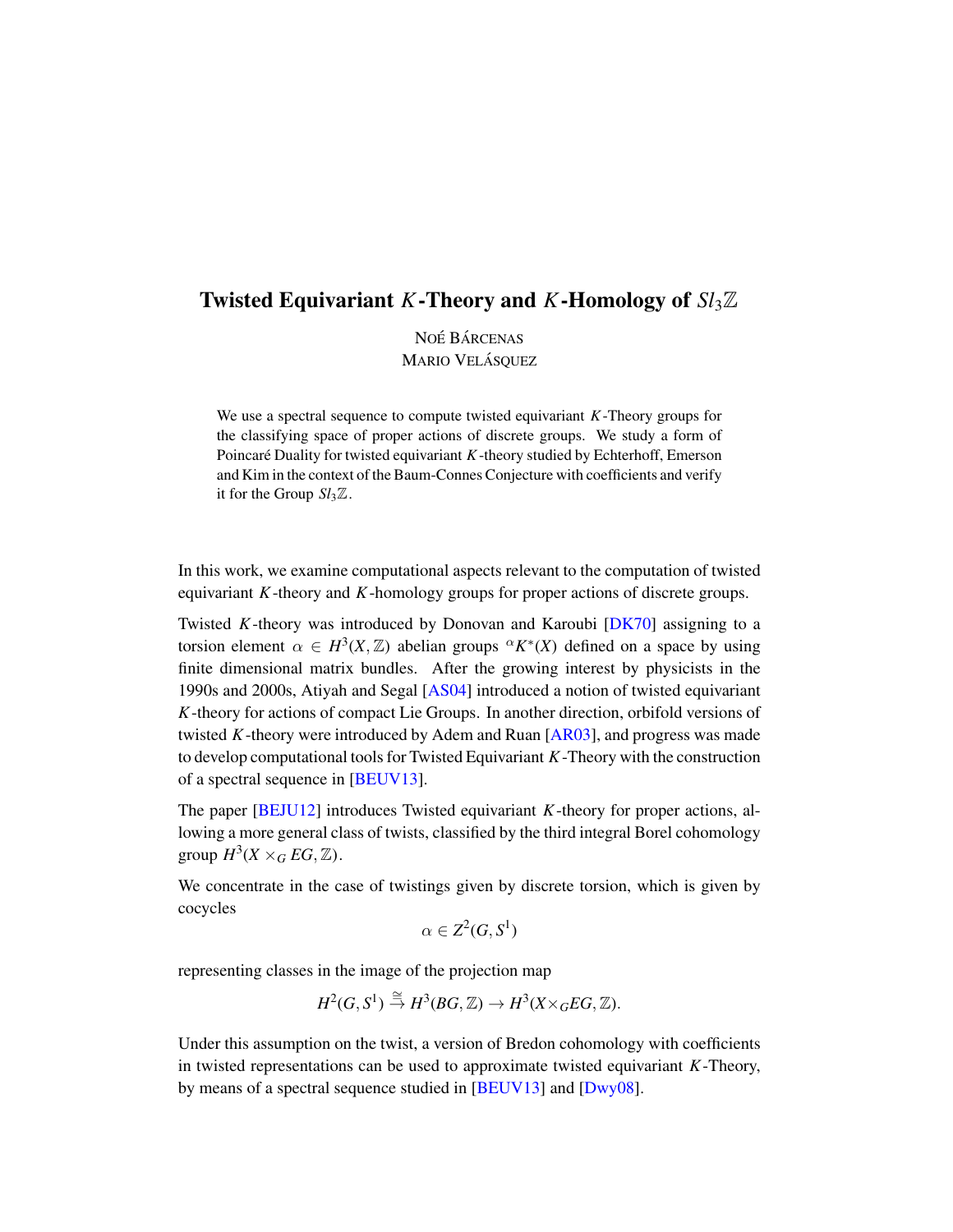The Bredon (co)-homology groups relevant to the computation of twisted equivariant *K*- theory, and its homological version, twisted equivariant *K*-homology satisfy a Universal Coefficient Theorem, [1.13.](#page-8-0) We state it more generally for a pair of coefficient systems satisfying conditions [1.12.](#page-7-0)

Theorem (Universal Coefficient Theorem) Let *X* be a proper, finite *G*-CW complex. Let  $M^2$  and  $M_2$  be a pair of functors satisfying Conditions [1.12.](#page-7-0) Then, there exists a short exact sequence of abelian groups

$$
0 \to Ext_{\mathbb{Z}}(H_{n-1}^G(X,M_?),\mathbb{Z}) \to H_G^n(X,M^?) \to Hom_{\mathbb{Z}}(H_n^G(X,M_?),\mathbb{Z}) \to 0
$$

The main application for the cohomological methods described in this note are computations verifying a form of Poincare Duality in twisted equivariant ´ *K*-Theory for discrete groups, as studied by Echterhoff, Emerson and Kim [\[EEK08\]](#page-30-6) in the context of the Baum-Connes Conjecture with coefficients.

Given a *G*-C\*-algebra *A*, the Baum-Connes conjecture with coefficients in *A* for *G* predicts that an analytical assembly map

$$
K_*^G(\underline{E}G, A) = KK_G(C_0(\underline{E}G), A) \longrightarrow K_*(A \rtimes G)
$$

is an isomorphism, where  $A \rtimes G$  is the crossed product  $C^*$ -algebra.

A discrete torsion twist defines an action of *G* on the *C* ∗ - algebra of compact operators on  $l^2(G)$ , which only depends on the cohomology class of  $\omega$  and not on particular representing cocycles. We will denote this  $G-C^*$ -algebra by  $K_{\omega}$ . Given a discrete torsion twist  $\omega$ , there exist analytic versions of twisted equivariant *K*-homology and *K*-theory groups,  $K_G^*(X, \omega)$ ,  $K_*^G(X, \omega)$ , which are defined in terms of the equivariant Kasparov *KK*-theory groups  $KK_G^*(C_0(X), K_\omega)$ , respectively  $KK_G^*(K_\omega, C_0(X))$ . See [\[EEK08\]](#page-30-6) for more details.

Our computational methods describe a duality relation, corollary [7.3](#page-29-0) between these groups as follows:

Corollary (Duality for twisted equivariant K-theory) Let *G* be a discrete group with a finite model for <u>E</u>G. Let  $\omega \in Z^2(G, S^1)$ . Assume that the Bredon cohomology groups  $H_G^*(X, R^{-\alpha})$  relevant to the computation of the twisted equivariant *K*-theory are all free abelian and are concentrated in degree 0 and 1. Then, there exists a duality isomorphism

$$
K_G^*(\underline{E}G, K_{-\omega}) \longrightarrow K_G^*(K_{\omega}, \underline{E}G)
$$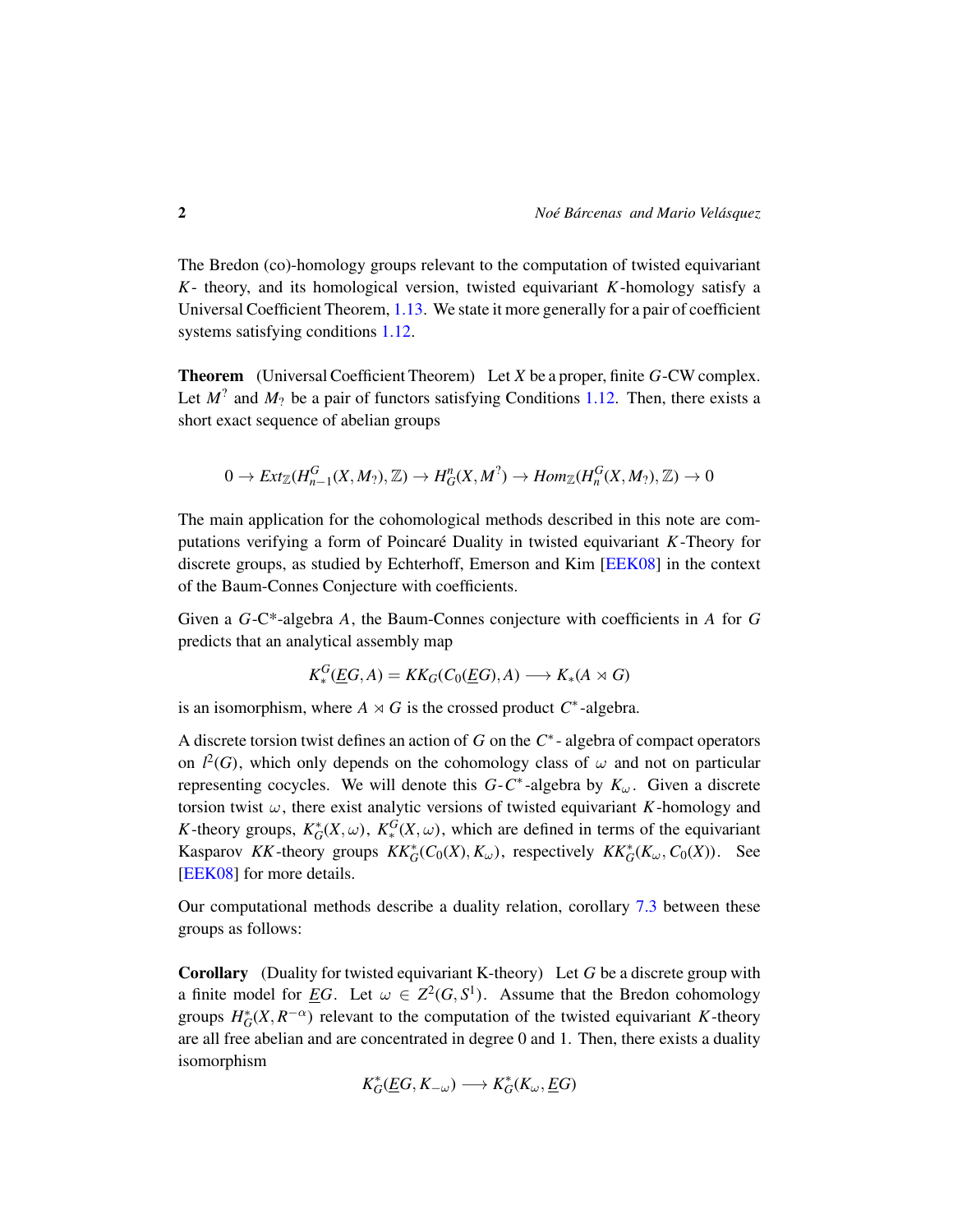The family of groups *G* satisfying the previous asummptions on both the twist and the classifying space *EG* includes several examples. We pay attention to  $Sl<sub>3</sub>\mathbb{Z}$ .

We use the computation of the cohomology of  $S_l \mathbb{Z}$  due to Soule [[Sou78\]](#page-31-0), previous work by Sánchez-García  $[SG08]$ , as well as the theory of projective representations of finite groups to compute the twisted equivariant *K*-theory on the classifying space *ESl*3Z, by computing the Bredon cohomology group associated to a specific torsion twist. Using the spectral sequence we verify that the computation of twisted equivariant *K*-theory reduces to Bredon cohomology in Theorem [6.3.](#page-28-0)

**Theorem** (Calculation of twisted equivariant K-homology of  $Sl<sub>3</sub>\mathbb{Z}$ ) The equivariant *K*-homology groups of  $Sl_3\mathbb{Z}$  with coefficients in the  $Sl_3\mathbb{Z}$ -*C*<sup>\*</sup> algebra  $\mathcal{K}_{u_1}$  are given as follows:

$$
K_p^{Sl_3\mathbb{Z}}(\underline{E}Sl_3\mathbb{Z},\mathcal{K}_{u_1})=0 \text{ p odd}, \quad K_p^{Sl_3\mathbb{Z}}(\underline{E}Sl_3\mathbb{Z},\mathcal{K}_{u_1})\cong \mathbb{Z}^{\oplus 13} \text{ p even}
$$

### 0.1 Aknowledgments

This first author was supported by the Hausdorff Center for Mathematics, Wolfgang Lück's Leibnizpreis and a CONACYT postdoctoral fellowship. The second author was supported by COLCIENCIAS trough the grant "Becas Generación del Bicentenario" number 494, the Fundación Mazda para el Arte y la Ciencia, Wolfgang Lück's Leibnizpreis and a UNAM postdoctoral fellowship. The authors thank an anonymous referee for valuable suggestions concerning the presentation of the material exposed in this note.

## 1 Bredon cohomology

We recall briefly some definitions relevant to Bredon homology and cohomology, see [\[MV03\]](#page-30-7) for more details. Let *G* be a discrete group. A *G*-CW-complex is a CWcomplex with a *G*-action permuting the cells and such that if a cell is sent to itself, this is done by the identity map. We call the *G*-action proper if all cell stabilizers are finite subgroups of *G*.

Definition 1.1 A model for *EG* is a proper *G*-CW-complex *X* such that for any proper *G*-CW-complex *Y* there is a unique *G*-map  $Y \to X$ , up to *G*-homotopy equivalence.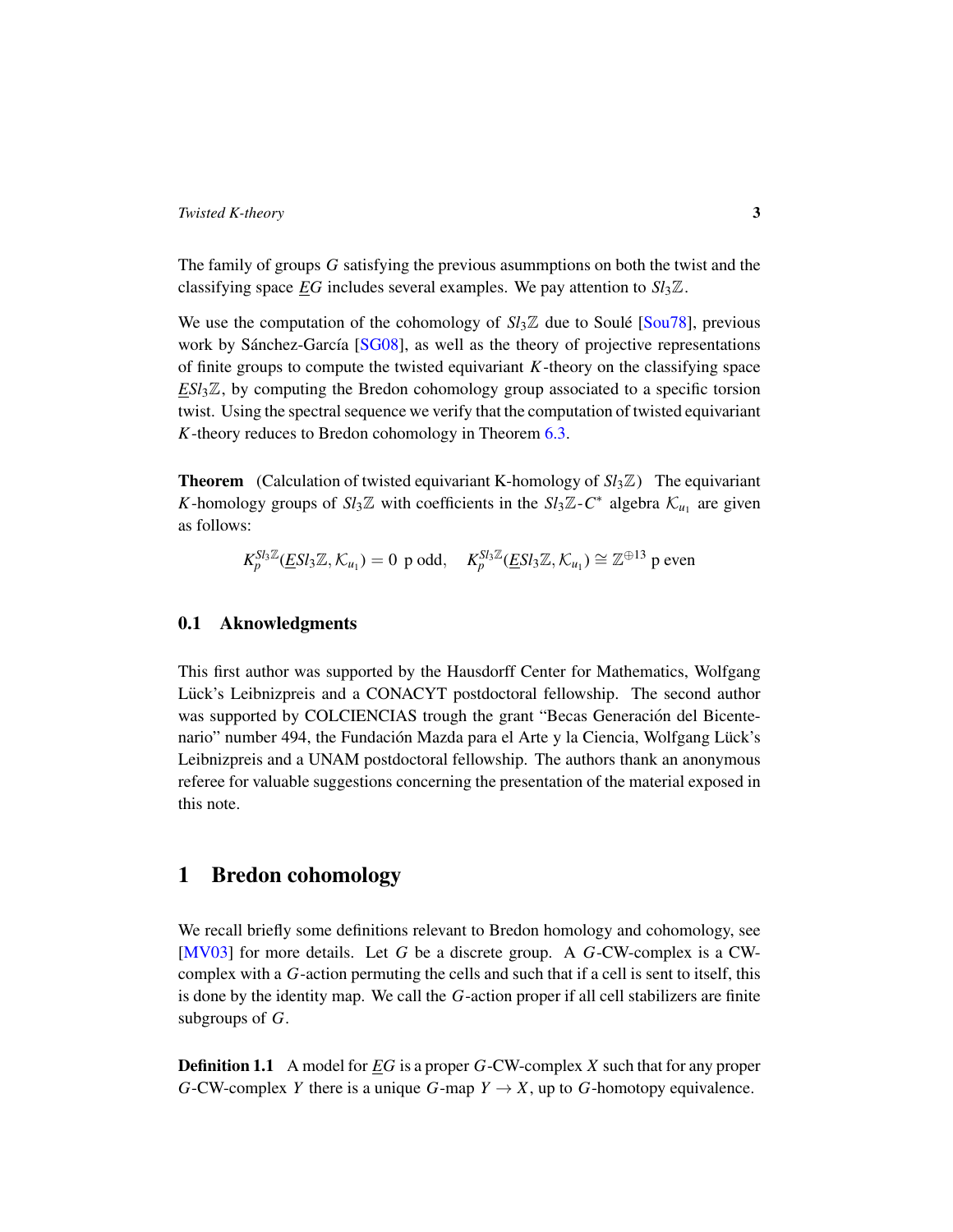One can prove that a proper *G*-CW-complex *X* is a model of *EG* if and only if the subcomplex of fixed points  $X^H$  is contractible for each finite subgroup  $H \subseteq G$ . It can be shown that classifying spaces for proper actions always exist. They are clearly unique up to *G*-homotopy equivalence.

Let  $\mathcal{O}_G$  be the orbit category of *G*; a category with one object *G*/*H* for each subgroup  $H \subseteq G$  and where morphisms are given by *G*-equivariant maps. There exists a morphism  $\phi: G/H \to G/K$  if and only if *H* is conjugate in *G* to a subgroup of *K*.

Definition 1.2 (Cellular Chain complex associated to a *G*-CW complex) Let *X* be a *G*-CW-complex. The contravariant functor  $C_*(X)$  :  $\mathcal{O}_G \to \mathbb{Z}$  – CHCOM assigns to every object  $G/H$  the cellular  $\mathbb{Z}$ -chain complex of the *H*-fixed point complex  $\underline{C}_*(X^H) \cong C_*(\text{Map}_G(G/H, X))$  with respect to the cellular boundary maps  $\underline{\partial}_*$ .

We will use homological algebra to define Bredon homology and cohomology functors.

A contravariant coefficient system is a contravariant functor

$$
M:\mathcal{O}_G\to\mathbb{Z}-\text{MODULES}
$$

Given a contravariant coefficient system *M*, the Bredon cochain complex  $C^*_{G}(X; M)$  is defined as the abelian group of natural transformations of functors defined on the orbit category  $\underline{C}_*(X) \to M$ . In symbols,

$$
C_G^n(X;M) = Hom_{\mathcal{O}_{\mathcal{F}_G}}(\underline{C}_n(X),M)
$$

Where  $\mathcal{F}_G$  is a family containing the isotropy groups of *X*.

Given a set  $\{e_{\lambda}\}\$  of orbit representatives of the n-cells of the *G*-CW complex *X*, and isotropy subgroups  $S_\lambda$  of the cells  $e_\lambda$ , the abelian groups  $C_G^n(X, M)$  satisfy:

$$
C_G^n(X,M) = \bigoplus_{\lambda} Hom_{\mathbb{Z}}(\mathbb{Z}[e_{\lambda}], M(G/S_{\lambda}))
$$

with one summand for each orbit representative  $e_{\lambda}$ . They afford a differential  $\delta^{n}$ :  $C_G^n(X, M) \to C_G^{n-1}(X, M)$  determined by  $\partial_*$  and maps  $M(\phi) : M(G/S_\mu) \to M(G/S_\lambda)$ for morphisms  $\phi: G/S_{\lambda} \to G/S_{\mu}$ .

**Definition 1.3** (Bredon cohomology) The Bredon cohomology groups with coefficients in *M*, denoted by  $H_G^*(X, M)$  are the cohomology groups of the cochain complex  $\left(C^*_G(X,M),\delta^*\right)$ .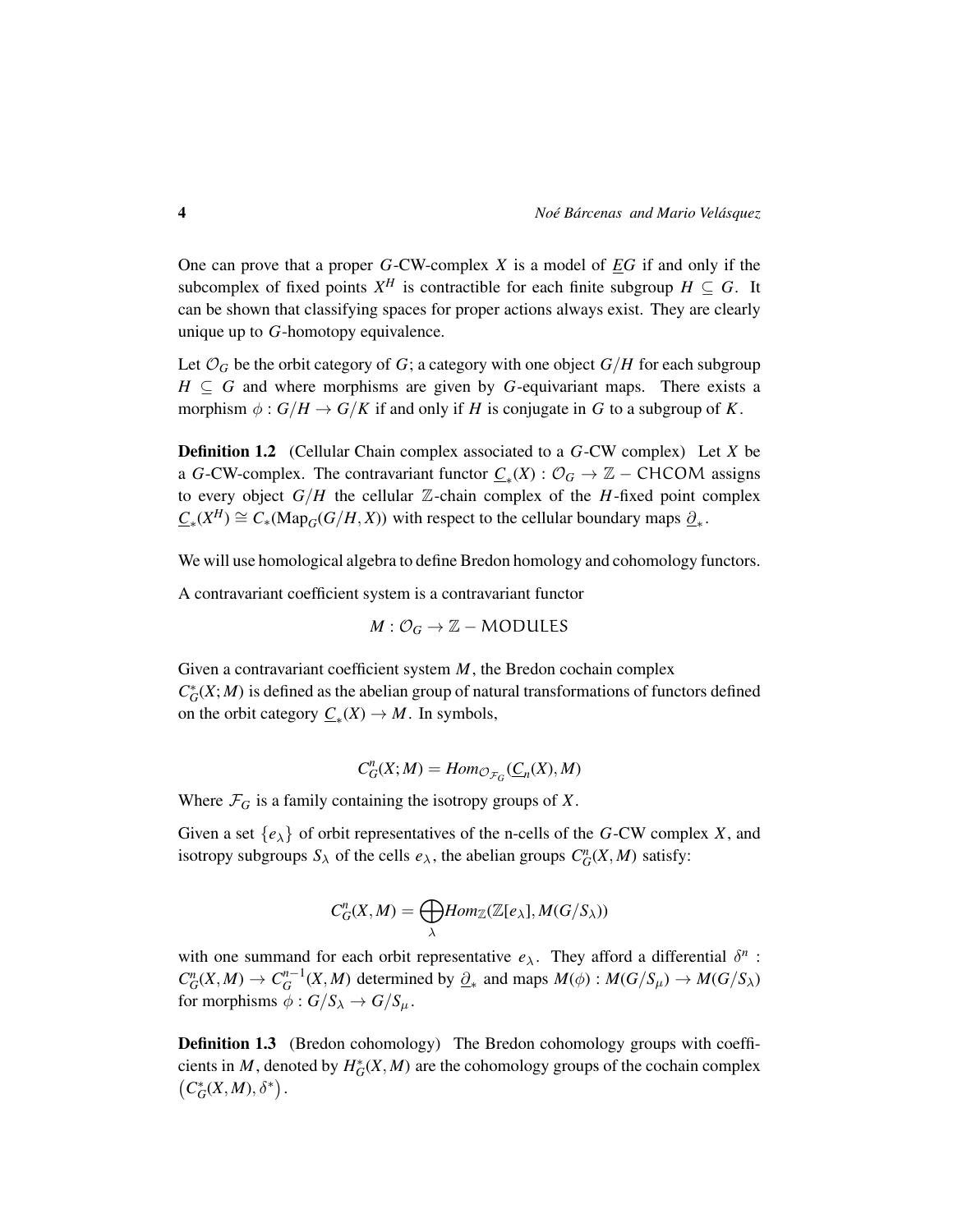Dually to the cohomological situation, given a covariant functor

$$
N:\mathcal{O}_G\to\mathbb{Z}-MODULES,
$$

the chain complex

$$
C_*^G = \underline{C}^n(X) \underset{\mathcal{O}_G}{\otimes} N = \bigoplus_{\lambda} \mathbb{Z}[e_{\lambda}] \otimes N(G/S_{\lambda})
$$

admits differentials  $\delta_* = \partial_* \otimes N(\phi)$  for morphisms  $\phi : G/S_\lambda \to G/S_\mu$  in  $\mathcal{O}_G$ .

**Definition 1.4** (Bredon homology) The Bredon homology groups with coefficients in *N* , denoted by  $H_*^G(X, N)$ . are defined as the homology groups of the chain complex  $\left(C_*^G(X,N),\delta_*\right)$ 

Remark 1.5 (Determination of Bredon (co)-homology in practice) The coefficient systems considered in this note yield chain complexes, respectively cochain complexes of free abelian groups with preferred bases to compute both Bredon homology and cohomology.

Notice that if we have a complex of free abelian groups

 $\cdots \to \mathbb{Z}^{\oplus n} \xrightarrow{f} \mathbb{Z}^{\oplus m} \xrightarrow{g} \mathbb{Z}^{\oplus k} \to \cdots$ 

with *f* and *g* represented by matrices *A* and *B* for some fixed basis, then the homology at Z <sup>⊕</sup>*<sup>m</sup>* is

$$
ker(g)/im(f) \cong \mathbb{Z}/d_1\mathbb{Z} \oplus \cdots \oplus \mathbb{Z}/d_s\mathbb{Z} \oplus \mathbb{Z}^{\oplus (m-s-r)},
$$

where  $r = rank(B)$  and  $d_1, \ldots, d_s$  are the elementary divisors of A.

Given a discrete group *G*, the complex representation ring defines two functors defined on the subcategory generated by objects *G*/*H* with *H* finite.

$$
\mathcal{R}^? \quad \mathcal{R}_?
$$

For every object  $G/H$ , the groups  $R^2(G/H)$ ,  $R_2(G/H)$  agree with the Grothendieck group of isomorphism classes of complex representations  $R_{\mathbb{C}}(H)$  of the finite subgroup *H*.

The contravariant functor  $\mathcal{R}^2$  assigns to a *G*-map  $\phi : G/H \to G/K$  the restriction map  $R_{\mathbb{C}}(K) \to R_{\mathbb{C}}(gHg^-1) \cong R_{\mathbb{C}}(H)$  to the subgroup  $gKg^{-1}$  of *H* determined by the morphism  $\phi$ :  $G/H \rightarrow G/K$ , where  $g \in G$  is such that  $\phi(eH) = gK$ .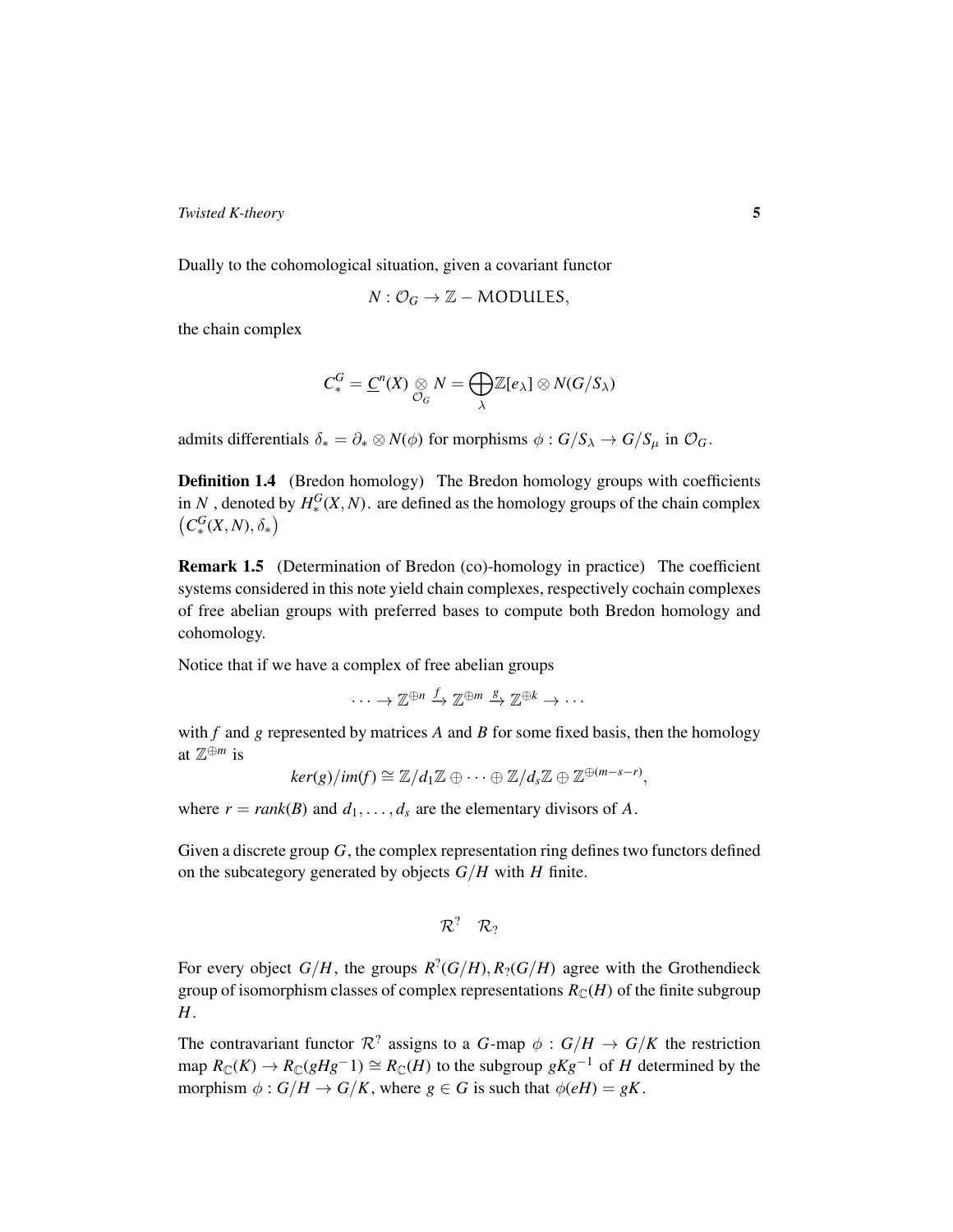The covariant functor  $\mathcal{R}_2$  assigns the the morphism  $\phi$  the induction map  $R_{\mathbb{C}}(H) \cong$  $R_{\mathbb{C}}(gHg^{-1}) \to R_{\mathbb{C}}(K)$ .

Given a finite group *H* the group  $R_{\mathbb{C}}(H)$  is free abelian, isomorphic to the free abelian group generated by the set  $\rho_1, \ldots, \rho_s$  of irreducible characters. For any representation  $\rho$ , there exists a unique expression  $\rho = n_1 \rho_1, \ldots, n_s \rho_s$ , where  $n_i = (\rho \mid \rho_i)$ , and ( | ) is the scalar product of characters.

Recall that due to Frobenius reciprocity, given a subgroup *K* of *H*, a representation  $\tau$ of *K* and a representation  $\rho$  of *H*, the equation  $(\tau \uparrow \vert \rho)_H = (\tau \vert \rho \downarrow)_K$  holds, where  $\downarrow$ denotes restriction and ↑ denotes induction.

#### 1.1 Bredon (co)-homology with coefficients in twisted representations.

**Definition 1.6** Let *H* be a finite group and *V* be a complex vector space. Given a cocycle  $\alpha : H \times H \to S^1$  representing a class in  $H^2(H, S^1) \cong H^3(H, \mathbb{Z})$ , an  $\alpha$ -twisted representation is a function  $P: H \to Gl(V)$  satisfying:

$$
P(e) = 1
$$

$$
P(x)P(y) = \alpha(x, y)P(xy)
$$

The isomorphism type of an  $\alpha$ -twisted representation only depends on the cohomology class in  $H^2(H, S^1)$ .

**Definition 1.7** Let *H* be a finite group and  $\alpha : H \times H \to S^1$  be a cocycle representing a class in  $H^2(H, S^1) \cong H^3(H, \mathbb{Z})$ . The  $\alpha$ -twisted representation group of *H*, denoted by  ${}^{\alpha}R(H)$  is the Grothendieck group of isomorphism classes of complex,  $\alpha$ -twisted representations with direct sum as binary operation.

Let *H* be a finite group. Given a cocycle  $\alpha \in H^2(H, S^1)$  representing a torsion class of order *n*, the normalization procedure gives a cocycle  $\beta$  cohomologous to  $\alpha$  such that  $\beta: H \times H \to S^1$  takes values in the subgroup  $\mathbb{Z}/n \subset S^1$  generated by a primitive *n*-th rooth of unity  $\eta$ . Associated to a normalized cocycle, there exists a central extension

$$
1 \to \mathbb{Z}/n \to H^* \to H \to 1
$$

with the property that any twisted representation of *H* is a linear representation of  $H^*$ , with the additional property that  $\mathbb{Z}/n$  acts by multiplication with  $\eta$ . Such a group is called a Schur covering group for *H*.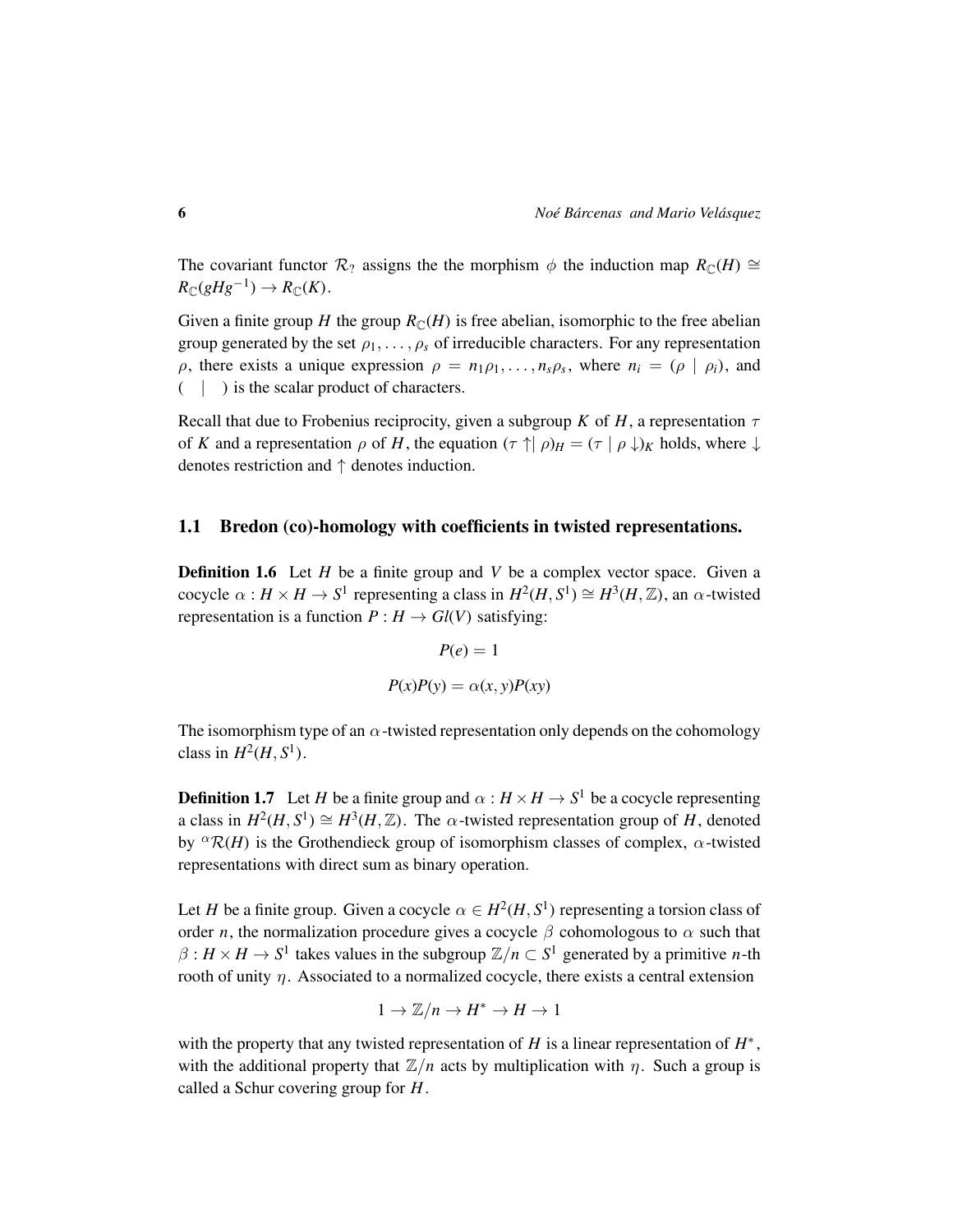**Definition 1.8** Let  $\rho : H \to Gl(V)$  be an  $\alpha$ -twisted representation. The character of  $\rho$  is the map  $H \to \mathbb{C}$  given by  $\chi(h) = \text{trace}(\rho(h)).$ 

Given a cocycle  $\alpha$ , an element  $h \in H$  is said to be  $\alpha$ -regular if  $\alpha(h, x) = \alpha(x, h)$  for all  $x \in H$ . For a choice of representatives of conjugacy classes of  $\alpha$ -regular elements,  ${x_1, \ldots, x_k}$  in *H*, an  $\alpha$ -character table gives the values of the character of irreducible  $\alpha$ -twisted representations by evaluating  $\chi(x_i)$ . An  $\alpha$ -character is not constant in conjugacy classes of elements in  $H$ ; it depends on the choice of representatives of the conjugacy classes of  $\alpha$ -regular elements. The following result shows the relation to different choices of a set of representatives by comparing it to the linear characters of a Schur covering group  $H^*$ . It is proven in Theorem 1.1, Part i Chapter 5, page 205 in [\[Kar94\]](#page-30-8).

Theorem 1.9 (Rectification procedure for characters of a Schur Covering group) Let  $1 \rightarrow A \rightarrow H^* \stackrel{f}{\rightarrow} H \rightarrow 1$  be a finite central group extension and let  $\mu : H \rightarrow H^*$  be a fixed section of *f*. For any given  $\xi \in Hom(A, \mathbb{C}^*)$ , let  $\alpha = \alpha_{\xi} \in Z^2(H, \mathbb{C}^*)$  be defined by

$$
\alpha(x, y) = \xi(\mu(x)\mu(y)\mu(xy)^{-1}) \text{ for all } x, y \in H
$$

Then if  $\lambda_1^*, \ldots, \lambda_n^*$  are all distinct irreducible  $\mathbb C$ -characters of  $H^*$  whose restriction to *A* has  $\xi$  as an irreducible constituent and if  $\lambda_i : H \to \mathbb{C}$  is defined by

$$
\lambda_i(g) := \lambda_i^*(\mu(g)) \text{ for all } g \in H
$$

then  $\lambda_1, \ldots, \lambda_r$  are all distinct irreducible  $\alpha$ -characters of *H*. Moreover, if  $\mu$  is a conjugation preserving section, then each  $\lambda_i$  is a class function.

We can define contravariant and covariant coefficient systems for the family  $\mathcal{F}_G$  =  $\mathcal{F} \mathcal{I} \mathcal{N}$  of finite subgroups agreeing on objects by using the  $\alpha$ -twisted representation group functor  $\mathcal{R}_{\alpha}(\ )$ .

<span id="page-6-0"></span>**Definition 1.10** Let *G* be a discrete group and let  $\alpha \in \mathbb{Z}^2(G, S^1)$  be a cocycle. Define  $\mathcal{R}_{\alpha}$  on objects by

$$
\mathcal{R}_{\alpha\gamma}(G/H)=\mathcal{R}_{\alpha}^? (G/H):=^{i^*(\alpha)} \mathcal{R}(H)
$$

where  $i: H \to G$  is the inclusion.

And induction of  $\alpha$ -twisted, representations for the covariant, part  $\mathcal{R}_{\alpha}$ , respectively restriction of  $\alpha$ -representations for the contravariant part  $\mathcal{R}^2_{\alpha}$ .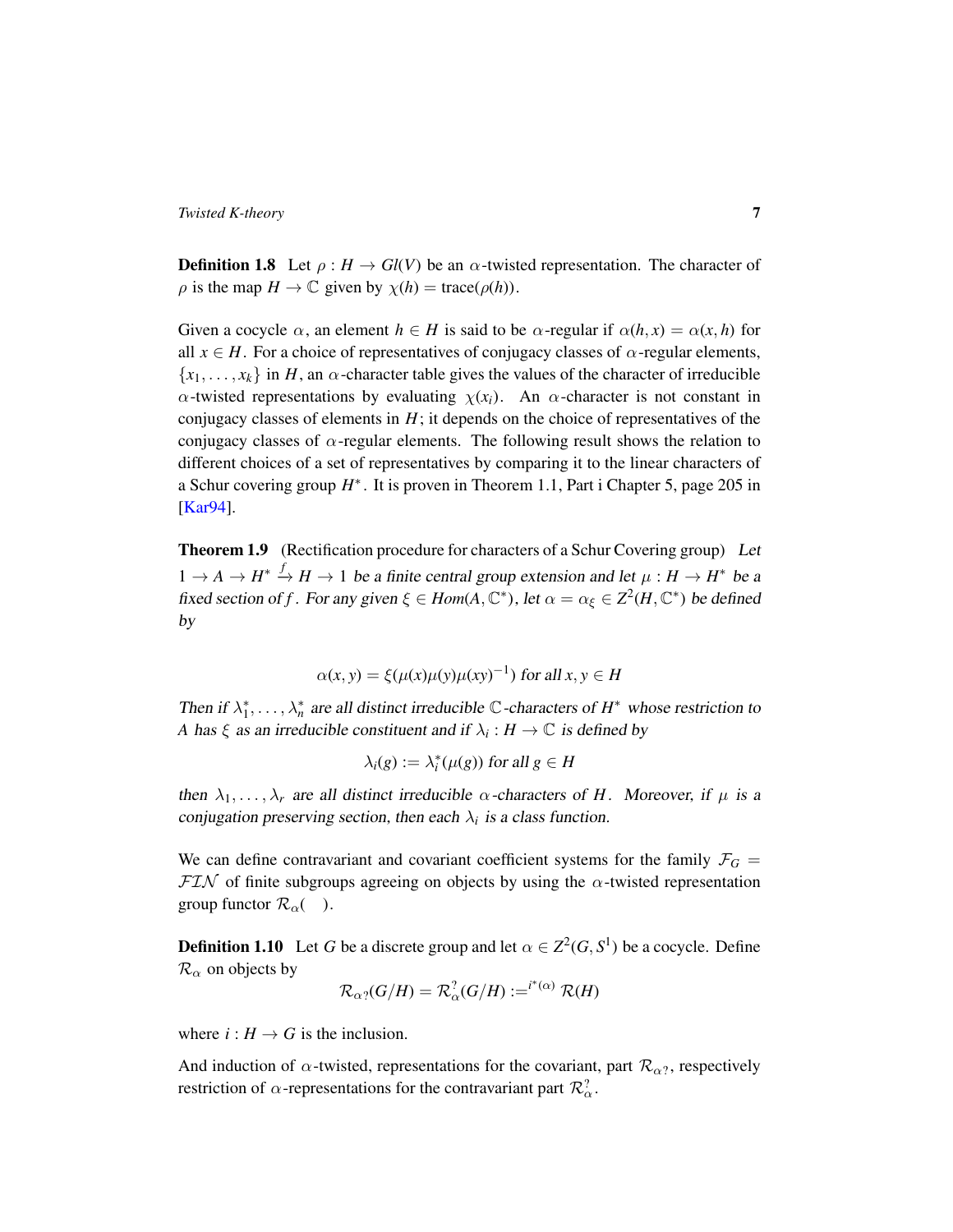Orthogonality relations between irreducible  $\alpha$ -characters and Frobenius reciprocity go over the the setting of  $\alpha$ -twisted representations, compare Proposition 11.7 in [\[Kar94\]](#page-30-8), page 73 and Theorem 11.8 in page 73.

Definition 1.11 Let *G* be a discrete group, let *X* be a proper *G*-CW complex, and let  $\alpha \in \mathbb{Z}^2(G, S^1)$  be a cocycle. The  $\alpha$ -twisted Bredon cohomology, respectively  $\alpha$ -twisted homology groups of *X* are the Bredon cohomology, respectively homology groups with respect to the functors described in definition [1.10.](#page-6-0)

We will consider coefficient systems which consist of abelian groups with preferred bases. This condition produces a convenient duality situation, and produces based (co)-chain complexes as input for the computation of Bredon (co)-homology groups.

<span id="page-7-0"></span>**Conditions 1.12** Let G be a discrete group, Let  $M_2$  and  $M^2$  be covariant, respectively contravariant functors defined on a subcategory  $\mathcal{O}_G$  of the orbit category  $\mathcal O$  agreeing on objects. Suppose that

- There exists for every object  $G/H$  a choice of a finite basis  $\{\beta_{i}H}\}$  expressing  $M_?$  *(G/H)* =  $M^?$  *(G/H)* as the finitely generated, free abelian group on  $\{\beta_{i^H}\}\$ and isomorphisms  $a_H : M^?$   $(G/H) \stackrel{\cong}{\to} \mathbb{Z}[\{\beta_{i^H}\}] \stackrel{\cong}{\leftarrow} M_?$   $(G/H) : b_H$ .
- For the covariant functor  $\widehat{M} := Hom_{\mathbb{Z}}(M^?(\ ) , \mathbb{Z})$ , the dual basis  $\{\widehat{\beta}_{i}H\}$  of *Hom*<sub>Z</sub>( $\mathbb{Z}[\{\beta_{i}H\}]\$ ,  $\mathbb{Z}$ ) and the isomorphisms  $a_H$  and  $b_H$ , the following diagram is commutative:

$$
M_2(G/H) \xrightarrow{b_H} \mathbb{Z}[\{\beta_{i^H}\}] \xrightarrow{D_H} \mathbb{Z}[\{\widehat{\beta}_{i^H}\}] \xrightarrow{\widehat{M}(G/H)}
$$
  

$$
M_2(G/K) \xrightarrow{b_K} \mathbb{Z}[\{\beta_{j^K}\}] \xrightarrow{D_K} \mathbb{Z}[\{\widehat{\beta}_{j^K}\}] \xrightarrow{\widehat{M}(G/K)}
$$

Where  $D_H$ ,  $D_K$  are the duality isomorphisms associated to the bases and  $\phi$ :  $G/H \to G/K$  is a morphism in the orbit category.

Conditions [1.12](#page-7-0) are satisfied in some cases:

- Constant coefficients  $\mathbb{Z}$ .
- The complex representation ring functors defined on the family  $FLN$  of finite subgroups,  $\mathcal{R}^2$ ,  $\mathcal{R}_2$ . A computation using characters as bases and Frobenius reciprocity yields conditions [1.12.](#page-7-0)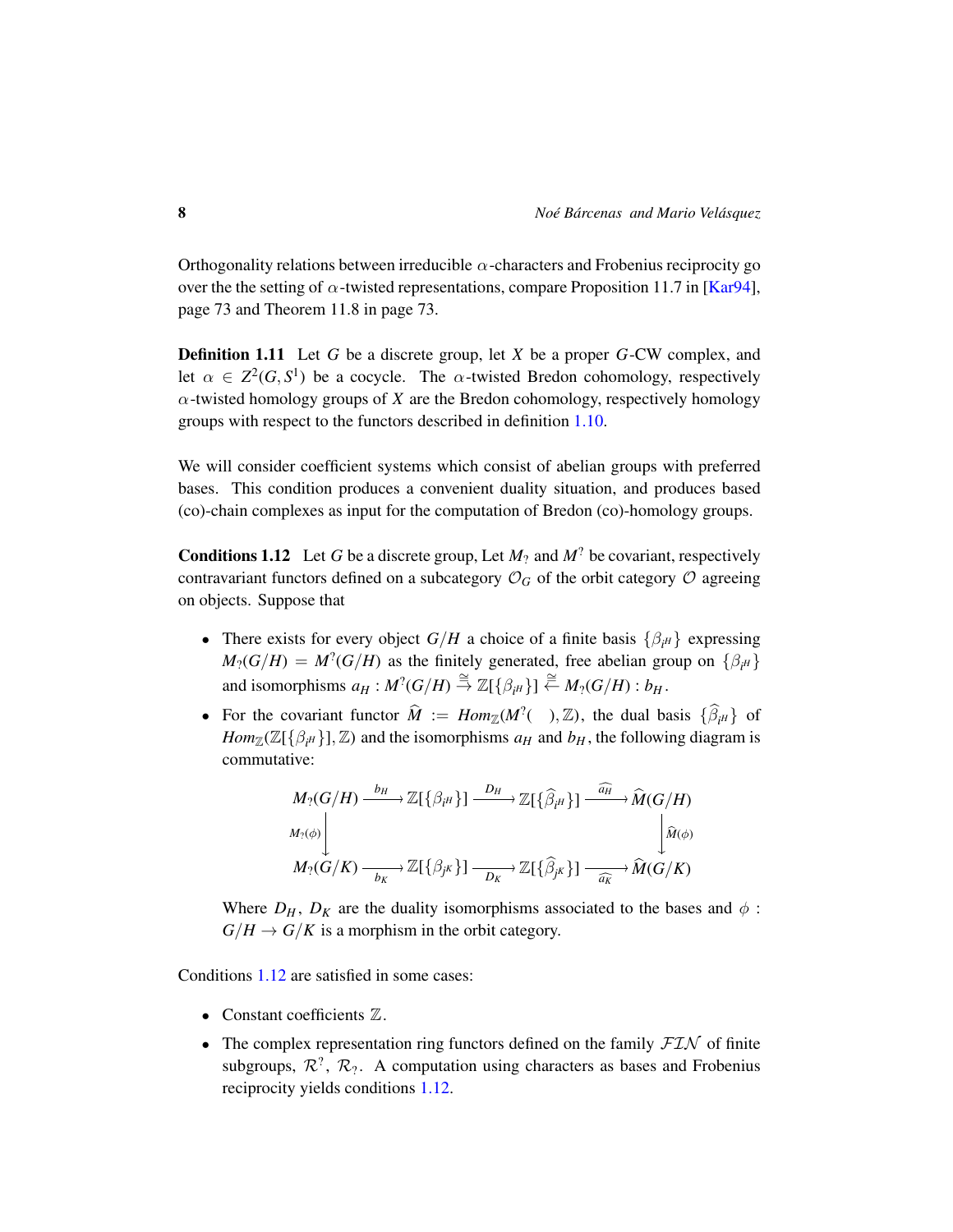• Consider a discrete group *G* and a normalized torsion cocycle

$$
\alpha \in \mathbb{Z}^2(G, S^1),
$$

take the  $\alpha$ - and  $\alpha^{-1}$  twisted representation ring functors  $\mathcal{R}_{-\alpha}$ ?  $\mathcal{R}_{\alpha}$ ? defined on the objects  $G/H$ , where *H* belongs to the family  $FTN$  of finite subgroups. Consider for every object  $G/H$  the cocycles  $i_H^*(\alpha)$ , where  $i_H : H \to G$  is the inclusion, and assume without loss of generality that they are normalized and correspond to a family of Schur covering groups in central extensions  $1 \rightarrow \mathbb{Z}/n_H \rightarrow H^* \rightarrow H \rightarrow 1$ . We select the set  $\{\beta_H\}$  given as the set of characters of irreducible represen-

tations of  $H^*$  where  $\mathbb{Z}/n_H$  acts by multiplication with a primitive  $n_H$ -th root of unity. Given a choice of sections for the quotient maps  $H^* \to H$ , one can construct isomorphisms  $i^*(\alpha) \mathcal{R}(G/H) \stackrel{\cong}{\to} \mathbb{Z}[\{\beta_H\}]$ . The orthogonality relations and Frobenius reciprocity for their twisted characters guarantee that conditions [1.12](#page-7-0) yield.

<span id="page-8-0"></span>**Theorem 1.13** Let *X* be a proper, finite *G*-CW complex. Let  $M^2$  and  $M_2$  be a pair of functors satisfying conditions [1.12.](#page-7-0) Then, there exists a short exact sequence of abelian groups

$$
0 \to Ext_{\mathbb{Z}}(H_{n-1}^G(X,M_?),\mathbb{Z}) \to H_G^n(X,M^?) \to Hom_{\mathbb{Z}}(H_n^G(X,M_?),\mathbb{Z}) \to 0
$$

**Proof** The proof consists of two steps:

• Construction of chain homotopy equivalences

$$
\big(C^G_n(X,M_?),\delta_n\big)\rightarrow \big(C^G_n(X,\widehat{M}),\hat{\delta^n}\big)
$$

$$
(C_G^n(X,M^?),\delta^n) \to ((Hom_{\mathbb{Z}}(C_n^G(X,\widehat{M}),\mathbb{Z});Hom_{\mathbb{Z}}(\delta_n,\mathbb{Z}))
$$

• Construction of an exact sequence

 $0 \to \text{ker } h \to H_G^n(X, M^? \to \text{Hom}_{\mathbb{Z}}(H_n^G(X, \widehat{M}), \mathbb{Z}) \to 0$ 

and identification of the kernel as  $\text{Ext}_{\mathbb{Z}}(H_{n-1}^G(X, M_?), \mathbb{Z})$ .

For the first chain homotopy equivalence, notice that given a set  $\{e_{\lambda}\}\$  of orbit representatives of the n-cells of the *G*-CW complex *X*, and isotropy subgroups  $S_\lambda$  of the cells  $e_{\lambda}$ , the chain complex for computing the *n*-th Bredon homology with coefficients in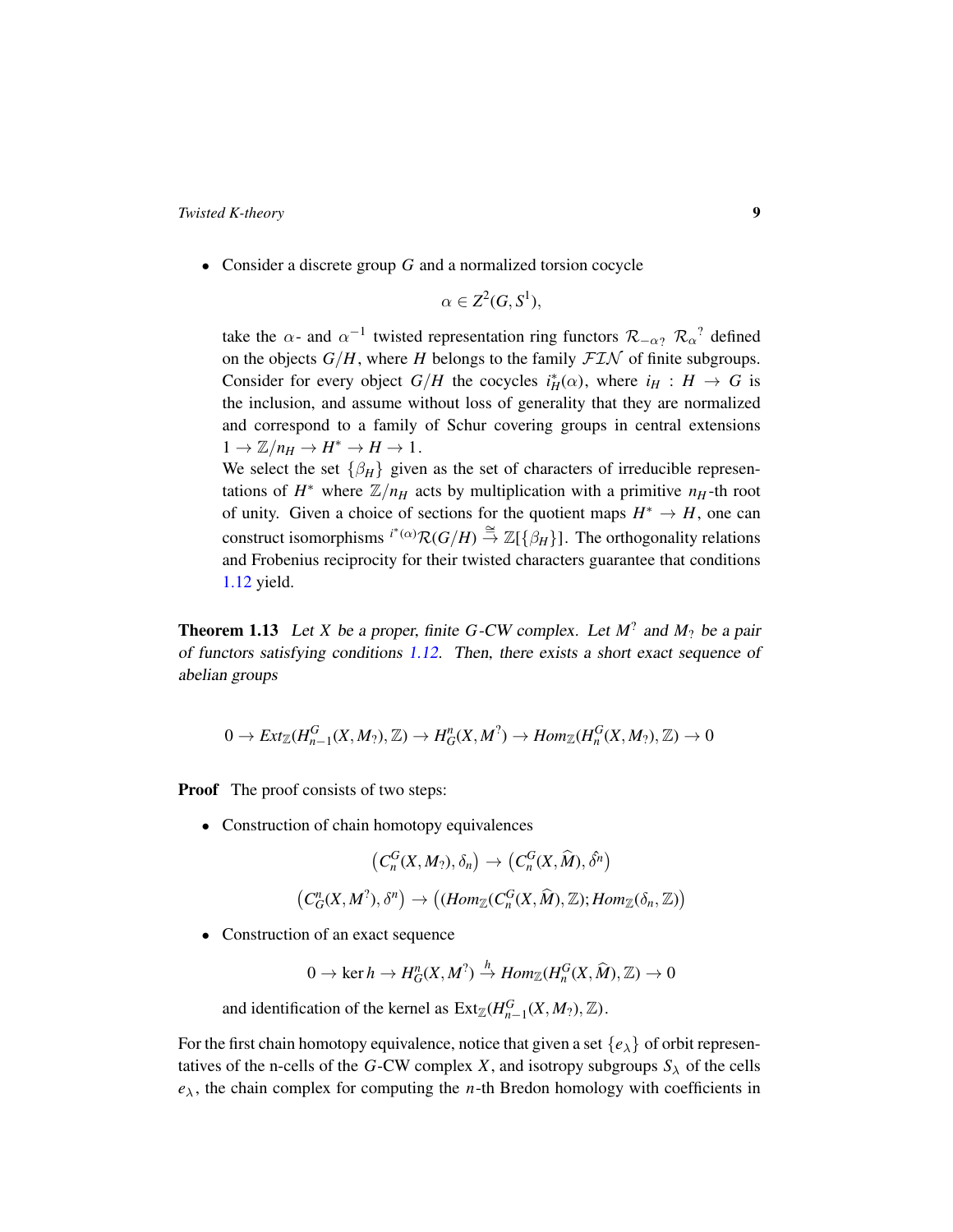$M_?$  is given by  $\bigoplus$ λ  $\mathbb{Z}[e_{\lambda}] \otimes M(G/S_{\lambda})$ . Condition [1.12](#page-7-0) gives for every  $\lambda$  an isomorphism of free abelian groups  $M_2(G/S_\lambda) \to \widehat{M}(G/S_\lambda)$  which gives a chain map

$$
C_n^G(X,M_?)\cong\bigoplus_{\lambda}\mathbb{Z}[e_{\lambda}]\otimes M_?(G/S_{\lambda})\longrightarrow\bigoplus_{\lambda}\mathbb{Z}[e_{\lambda}]\otimes \widehat{M}(G/S_{\lambda})\cong C_n^G(X,\widehat{M})
$$

giving a chain homotopy equivalence and subsequently an isomorphism in homology groups  $H_n^G(X, M_2) \stackrel{\cong}{\to} H_n^G(X, \hat{M})$ .

For the second isomorphism, consider the chain map

$$
A: C_G^n(X, M^?) \to Hom_{\mathbb{Z}}(C_n^G(X, \widehat{M}), \mathbb{Z})
$$

$$
A:Hom_{\mathbb{Z}}\big(\bigoplus_{\lambda} \mathbb{Z}[e_{\lambda}],M^?(G/S_{\lambda})\big) \to Hom_{\mathbb{Z}}\big(\bigoplus_{\lambda} \mathbb{Z}[e_{\lambda}] \otimes \widehat{M}(G/S_{\lambda}),\mathbb{Z}\big)
$$

assigning to  $\varphi \in C_G^n(X, M^?)$  the homomorphism  $\psi$  defined on basis elements  $[e_\lambda] \otimes \widehat{\beta}_{i_{S_\lambda}}$ as  $\widehat{\beta}_{i_{S_{\lambda}}}(\varphi([e_{\lambda}])) \in \mathbb{Z}$ . A chain homotopy inverse for this map is given by the chain map

$$
B:Hom_{\mathbb{Z}}\big(\bigoplus_{\lambda} \mathbb{Z}[e_{\lambda}] \otimes \widehat{M}(G/S_{\lambda}),\mathbb{Z}\big) \to Hom_{\mathbb{Z}}\big(\bigoplus_{\lambda} \mathbb{Z}[e_{\lambda}],M^{?}(G/S_{\lambda})\big)
$$

assigning to a homomorphism  $\psi \in \text{Hom}_{\mathbb{Z}}(\bigoplus$  $\bigoplus_{\lambda} \mathbb{Z}[e_{\lambda}] \otimes \widehat{M}(G/S_{\lambda}), \mathbb{Z}\big)$  the homomorphism defined on the basis  $[e_\lambda]$  as  $\psi([e_\lambda]) = \sum_{i_{\lambda}} \psi([e_\lambda] \otimes \beta_{i_{\lambda}}) \beta_{i_{\lambda}}$ .

For the second part, consider the cochain complex given in degree *n* by

$$
C_G^n(X;M^?) = (Hom_{\mathcal{F}_G}(\underline{C}_n(X),M),\delta^n)
$$

and the chain complex  $C_n^G(X, \widehat{M}) = (\underline{C}^n(X), \underline{\otimes})$  $\bigotimes_{\mathcal{O}_G} \widehat{M}, \delta_n$ . Denote by  $Z^n = \ker \delta^n$ ,  $B^n = \text{im } \delta^{n-1}$  and  $Z_n = \text{ker } \delta_n$ ,  $B_n = \text{im } \delta_{n+1}$ .

A class in  $H_0^G(X, \hat{M})$  is represented by a homomorphism  $\varphi : C_n^G(X, \hat{M}) \to \mathbb{Z}$  such that  $Hom_{\mathbb{Z}}(\delta_n, \mathbb{Z})(\varphi) = 0$ , that means  $\varphi \mid B_n = 0$ . Then if  $\varphi_0 = \varphi \mid Z_n$  we have a map defined in the quotient  $\overline{\varphi}_0$  :  $Z_n/B_n \to \mathbb{Z}$ , or in others words an element of  $Hom_{\mathbb{Z}}(H_n^G(X, \widehat{M}), \mathbb{Z})$ . We have defined a map

$$
h: H^n_G(X, \widehat{M}) \to Hom_{\mathbb{Z}}(H_n^G(X, \widehat{M}), \mathbb{Z}).
$$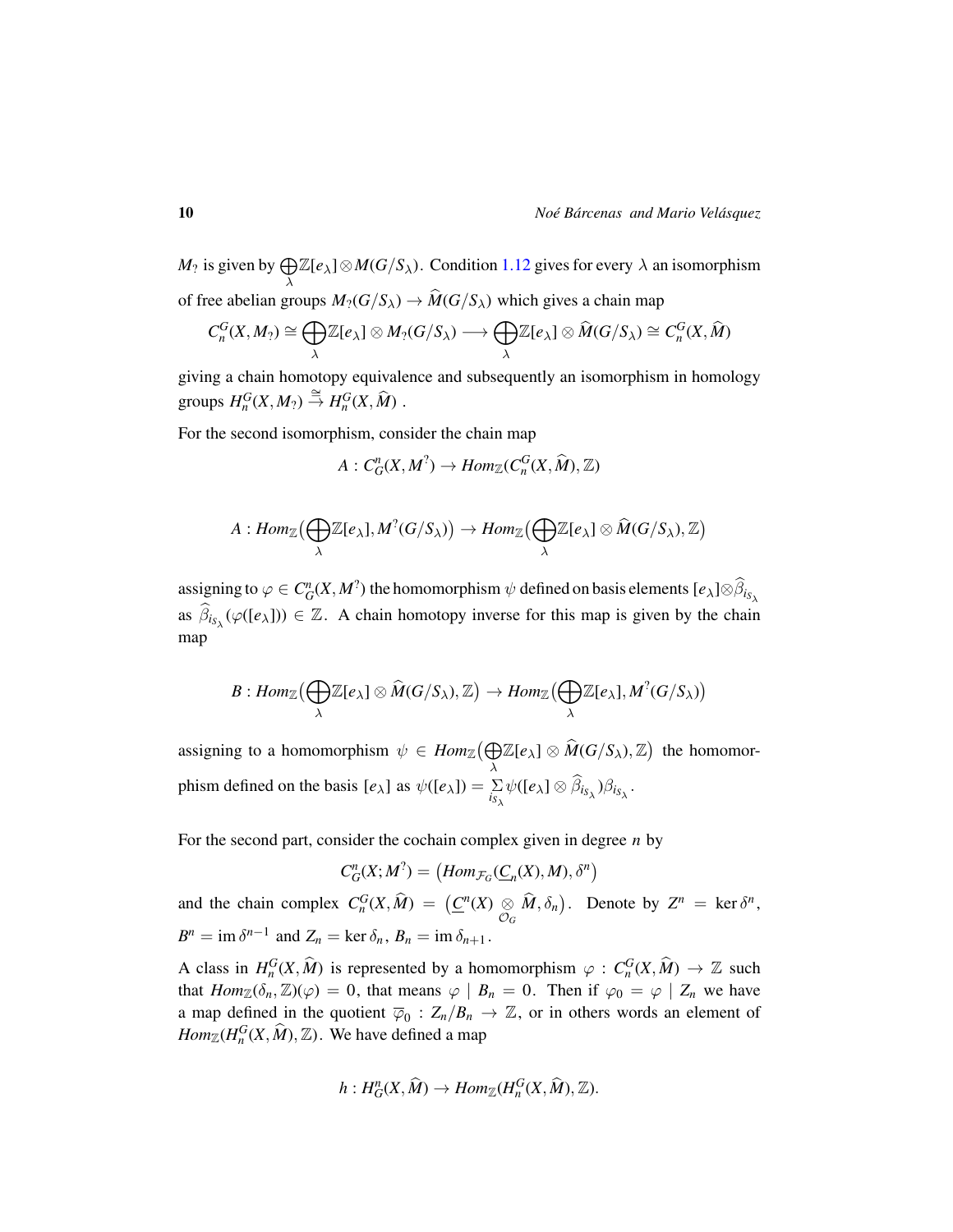This map is surjective. Now we proceed to identify ker(*h*). As we have a projective resolution of  $H_n^G(X, \hat{M})$ 

<span id="page-10-0"></span>
$$
0 \to B_n \to Z_n \to H_n^G(X, \widehat{M}),
$$

the group  $\text{Ext}(H_n^G(X, \hat{M}, \mathbb{Z})$  can be calculated using the exact sequence

<span id="page-10-2"></span>(1.14) 
$$
Hom_{\mathbb{Z}}(Z_n, \mathbb{Z}) \to Hom_{\mathbb{Z}}(B_n, \mathbb{Z}) \to Ext(H_n^G(X, \widehat{M}, \mathbb{Z}) \to 0.
$$

On the other hand, we have the following long exact sequences

$$
(1.15) \t\t 0 \to Z_n \to C_n^G(X, \widehat{M}) \stackrel{\delta}{\to} B_{n-1} \to 0
$$

<span id="page-10-1"></span>
$$
(1.16) \t\t 0 \to H_n^G(X, \widehat{M}) \to C_n^G(X, \widehat{M})/B_n \stackrel{\delta}{\to} B_{n-1} \to 0
$$

The sequences [1.15](#page-10-0) and [1.16](#page-10-1) are split because  $B_{n-1}$  is free abelian. We can decompose  $\delta$  as the map

<span id="page-10-4"></span>
$$
(1.17) \quad 0 \longrightarrow C_n^G(X, \widehat{M})
$$
  

$$
\longrightarrow C_n^G(X, \widehat{M})/B_n \longrightarrow C_n^G(X, \widehat{M})/Z_n \stackrel{\cong}{\longrightarrow}
$$
  

$$
B_{n-1} \subset Z_{n-1} \subset C_{n-1}^G(X, \widehat{M})
$$

We have the following diagram of exact sequences (here  $H_n = H_n^G(X, \hat{M})$  and  $C_n =$  $C_n^G(X, \widehat{M}))$ .

<span id="page-10-3"></span>

(1.18)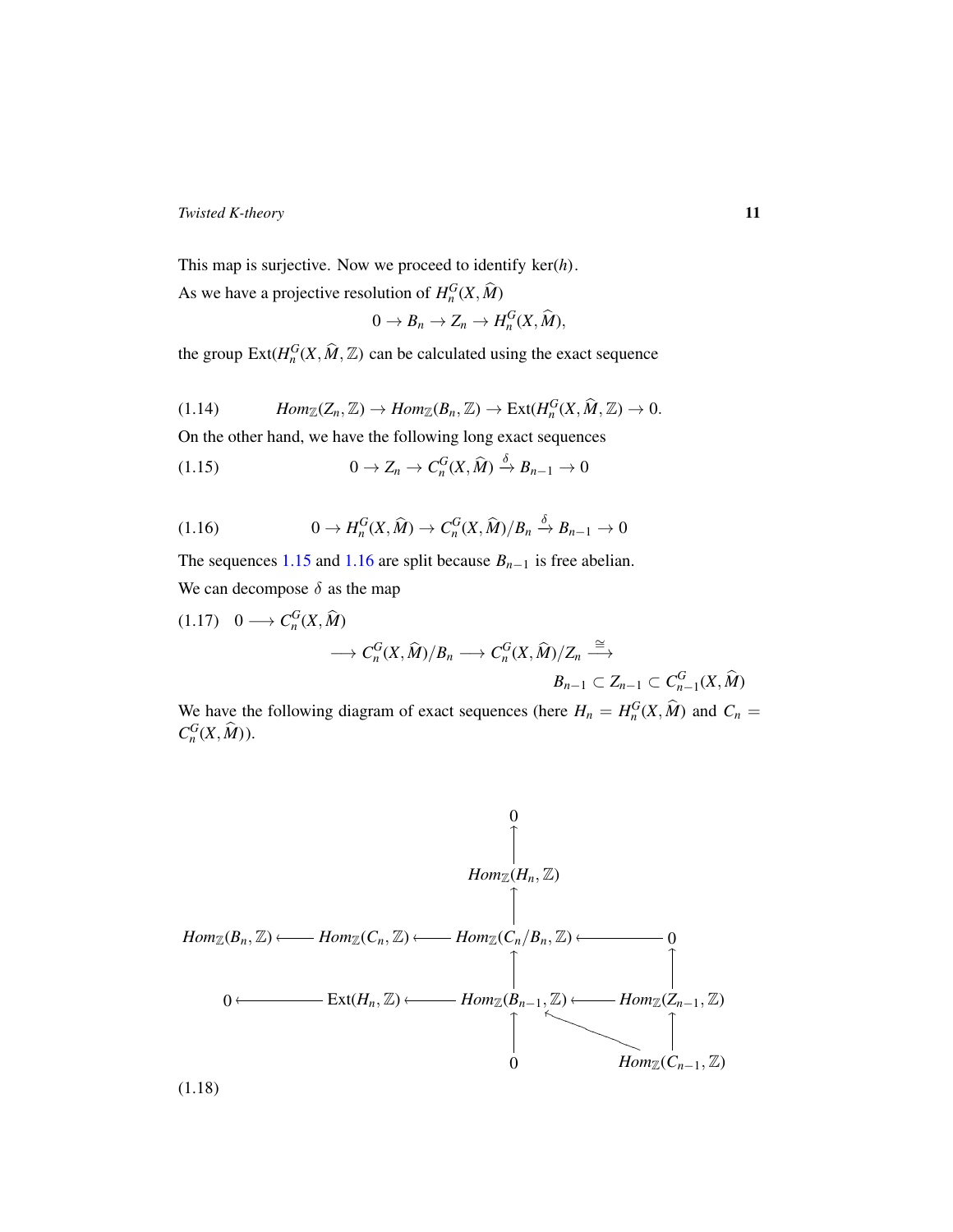The right vertical sequence is exact because [1.15](#page-10-0) splits, the left vertical sequence is split exact because [1.16](#page-10-1) is. The upper horizontal sequence is obtained from applying *Hom* to the projective resolution of  $H_n^G(X, \hat{M})$  and the lower horizontal sequence is [1.14.](#page-10-2)

Analyzing the diagram [1.1](#page-10-3) and decomposition [1.17](#page-10-4) we obtain

$$
Z^n \cong Hom_{\mathbb{Z}}(C_n(X,\widehat{M})/B_n,\mathbb{Z}),
$$

on the other hand

$$
B^n \cong im(Hom_{\mathbb{Z}}(Z_{n-1},\mathbb{Z}) \to Hom_{\mathbb{Z}}(C_n(X,\widehat{M})/B_n,\mathbb{Z}).
$$

Then

$$
H_G^n(X, M^? ) \cong \mathrm{coker}(Hom_{\mathbb{Z}}(Z_{n-1}, \mathbb{Z}) \to Hom_{\mathbb{Z}}(C_n(X, \widehat{M})/B_n, \mathbb{Z})).
$$

The maps  $Hom_{\mathbb{Z}}(Z_{n-1}, \mathbb{Z}) \to Hom_{\mathbb{Z}}(B_{n-1}, \mathbb{Z}) \to Hom_{\mathbb{Z}}(C_n(X, \widehat{M})/B_n, \mathbb{Z})$  together with the section  $Hom_{\mathbb{Z}}(C_n(X, \widehat{M})/B_n, \mathbb{Z}) \to Hom_{\mathbb{Z}}(B_{n-1}, \mathbb{Z})$  induce an exact sequence of cokernels identifying ker *h* with  $Ext_{\mathbb{Z}}(H_{n-1}^G(X, M_?), \mathbb{Z})$ .

 $\Box$ 

## 2 Spectral sequences for Twisted Equivariant *K*-Theory.

Twisted equivariant *K*-theory for proper and discrete actions has been defined in a variety of ways. For a torsion cocycle  $\alpha \in \mathbb{Z}^2(G, S^1)$ , it is possible to define twisted equivariant *K*-theory in terms of finite dimensional, so called  $\alpha$ -twisted vector bundles, an  $\alpha$ -twisted equivariant *K*-theory for proper actions of discrete groups on finite, proper *G*-CW complexes.

**Definition 2.1** Let  $\alpha \in \mathbb{Z}^2(G, S^1)$  be a normalized torsion cocycle of order *n* for the discrete group *G*, with associated central extension  $0 \to \mathbb{Z}/n \to G_\alpha \to G$ . An  $\alpha$ -twisted vector bundle is a finite dimensional  $G_{\alpha}$ - equivariant complex vector bundle such that  $\mathbb{Z}/n$  acts by multiplication with a primitive root of unity. The groups  ${}^\alpha\mathbb{K}^0_{G_\alpha}(X)$ are defined as the Grothendieck groups of the isomorphism classes of  $\alpha$ -twisted vector bundles over *X*.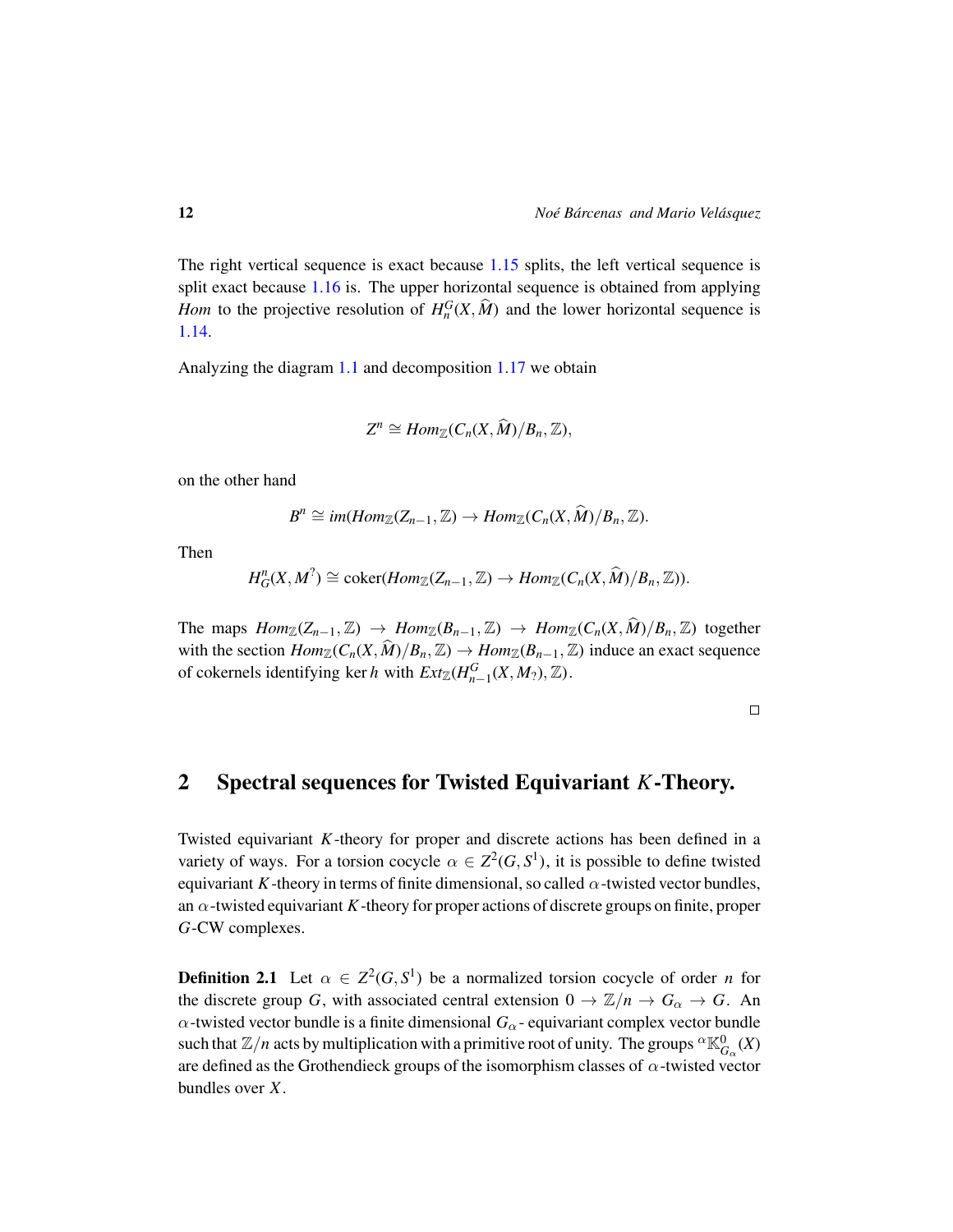Given a proper *G*-CW complex *X*, define the  $\alpha$ -twisted equivariant *K*-theory groups  ${}^{\alpha}K_G^{-n}(X)$  as the kernel of the induced map

$$
{}^{\alpha}\mathbb K_{G_{\alpha}}^0(X\times S^n)\overset{\rm incl^*}{\rightarrow}{}^{\alpha}\mathbb K_{G_{\alpha}}^0(X)
$$

The  $\alpha$ -twisted twisted equivariant *K*-theory catches relevant information to the class of twistings coming from the torsion part of the group cohomology of the group, in the sense that the *K*-groups trivialize for cocycles representing non-torsion classes.

As noted in [\[BEUV13\]](#page-30-3), there is a spectral sequence connecting the  $\alpha$ -twisted Bredon cohomology and the  $\alpha$ -twisted equivariant K-theory of finite proper *G*-CW complexes. When the twisting is discrete this spectral sequence is a special case of the Atiyah-Hirzebruch spectral sequence for *untwisted G*-cohomology theories constructed by Davis and Lück [[DL98\]](#page-30-9). In particular, it collapses rationally.

<span id="page-12-1"></span>Theorem 2.2 Let *X* be a finite proper *G*-CW complex for a discrete group *G*, and let  $\alpha \in \mathbb{Z}^2(G,S^1)$  be a normalized torsion cocycle. Then there is a spectral sequence with

$$
E_2^{p,q} = \begin{cases} H_G^p(X, \mathcal{R}_{\alpha}^?) & \text{if } q \text{ is even} \\ 0 & \text{if } q \text{ is odd} \end{cases}
$$

so that  $E^{p,q}_{\infty} \Rightarrow {}^{\alpha} K^{p+q}_{G}$  $_G^{p+q}(X)$ .

In [\[BEJU12\]](#page-30-4), a definition for twisted equivariant *K*-Theory is proposed, where the class of twistings is extended to include arbitrary elements in the third Borel cohomology group with integer coefficients  $H^3(X \times_G EG, \mathbb{Z})$ . Extending the work by [\[Dwy08\]](#page-30-5), this theory gives non trivial twisted equivariant *K*-theory groups for cocycles which are non torsion. In the work [\[BEUV13\]](#page-30-3), a spectral sequence is developed to compute the twisted equivariant  $K$ -theory under these conditions, in terms of generalizations of Bredon cohomology which capture more general twisting data. Specializing to the trivial group  $\{e\}$ , the spectral sequence of [\[BEUV13\]](#page-30-3) yields explicit descriptions of both the *E*<sup>2</sup> term and the differentials of the non-equivariant Atiyah-Hirzebruch spectral sequence described in [\[AS06\]](#page-30-10). In contrast to the spectral sequence constructed in [\[Dwy08\]](#page-30-5), the spectral sequence in [\[BEUV13\]](#page-30-3) does not collapse rationally in general.

## <span id="page-12-0"></span>3 Cohomology of  $Sl<sub>3</sub>\mathbb{Z}$  and twists

We concentrate now in the example of the group  $Sl<sub>3</sub>\mathbb{Z}$ . This group is particularly accessible due to the existence of a convenient model for the classifying space of proper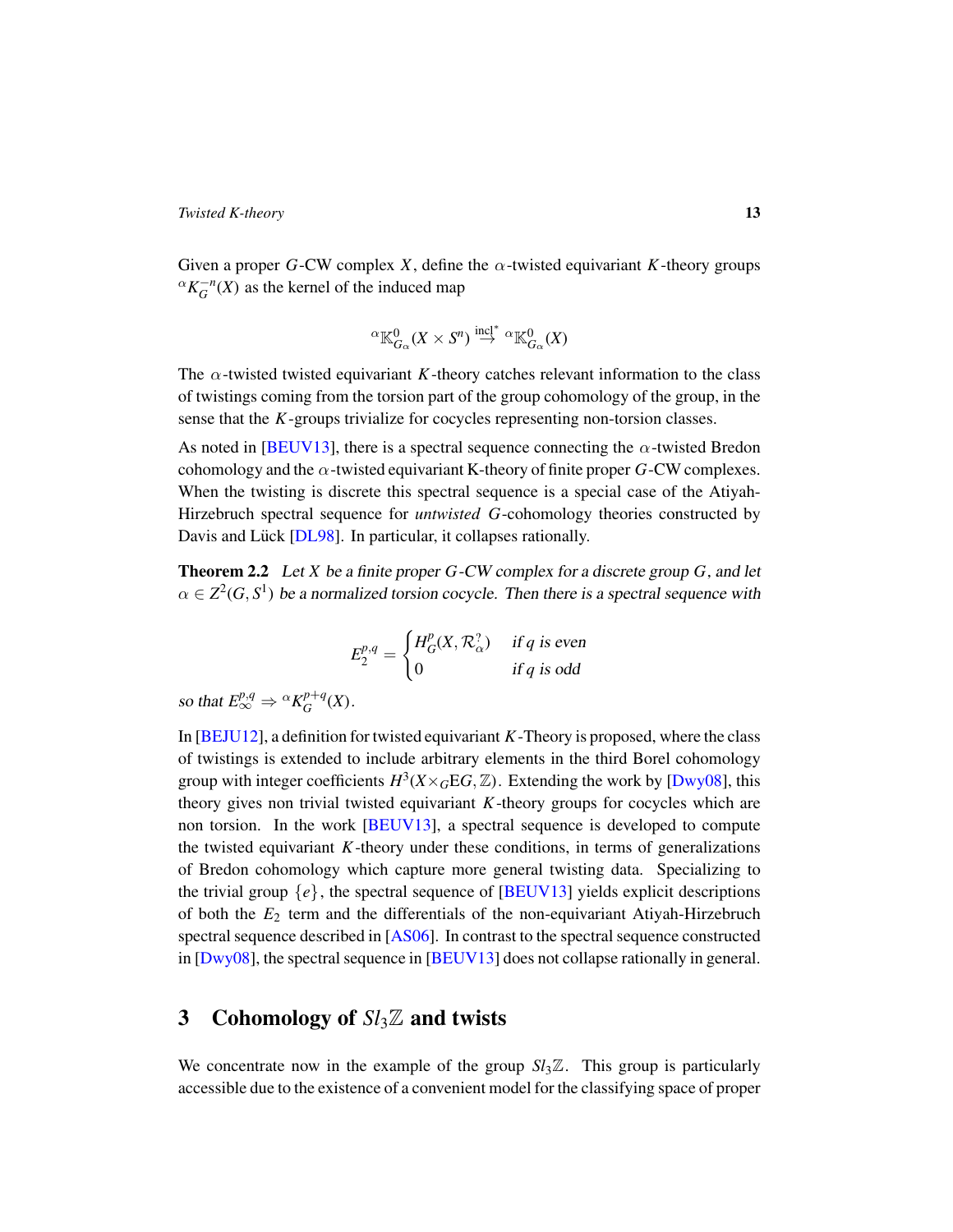actions and the fact that the group cohomology relevant to the twists is completely determined by finite subgroups.

### 3.1 Twist Data

We will describe the twist data, which reduce completely to torsion classes. After the work of Soulé, Theorem 4, page 14 in  $[$ Sou $78]$  the integral cohomology of  $S_l$ <sup> $\mathbb{Z}$ </sup> only consists of 2 and 3-torsion. The 3-primary part is isomorphic to the graded algebra

$$
\mathbb{Z}[x_1, x_2] | 3x_1 = 3x_2 = 0
$$

with both generators in degree 4.

The two-primary component is isomorphic to the graded algebra

$$
\mathbb{Z}[u_1,\ldots,u_7]
$$

with respective degrees 3,3,4, 4,5, 6,6, subject to the relations

$$
2u_1 = 2u_3 = 4u_3 = 4u_4 = 2u_5 = 2u_6 = 2u_7 = 0
$$
  

$$
u_7u_1 = u_7u_4 = u_7u_5 = u_7u_6 = u_2u_5 = u_2u_6 = 0
$$
  

$$
u_7^2 + u_7u_2^2 = u_3u_4 + u_1u_5 = u_3u_6 + u_3u_1^2 = u_3u_6 + u_5^2 = 0
$$
  

$$
u_1u_6 + u_4u_5 = u_3^0u_4^2 + u_6^2 = u_5u_6 + u_5u_1^2 = 0
$$

The twists in equivariant *K*-theory are given by the classes in  $H^3(Sl_3\mathbb{Z}, \mathbb{Z})$ . For this reason we shall restrict to the two-primary component in the integral cohomology. In order to have a local description of these classes, we describe the cohomology of some finite subgroups inside *Sl*3Z. Again Theorem 4 in page 14 of [\[Sou78\]](#page-31-0), gives the following result: There exists an exact sequence of abelian groups ( $n \in \mathbb{N}$ )

$$
0 \to H^n(Sl_3\mathbb{Z})_{(2)} \xrightarrow{\phi} H^n(S_4)_{(2)} \oplus H^n(S_4)_{(2)} \oplus H^n(S_4)_{(2)} \xrightarrow{\delta} H^n(D_4) \oplus H^n(\mathbb{Z}_2) \to 0
$$

where  $\phi$  and  $\delta$  (see Corollary 2.1.b in page 9 of [\[Sou78\]](#page-31-0)) are determined by the system of inclusions

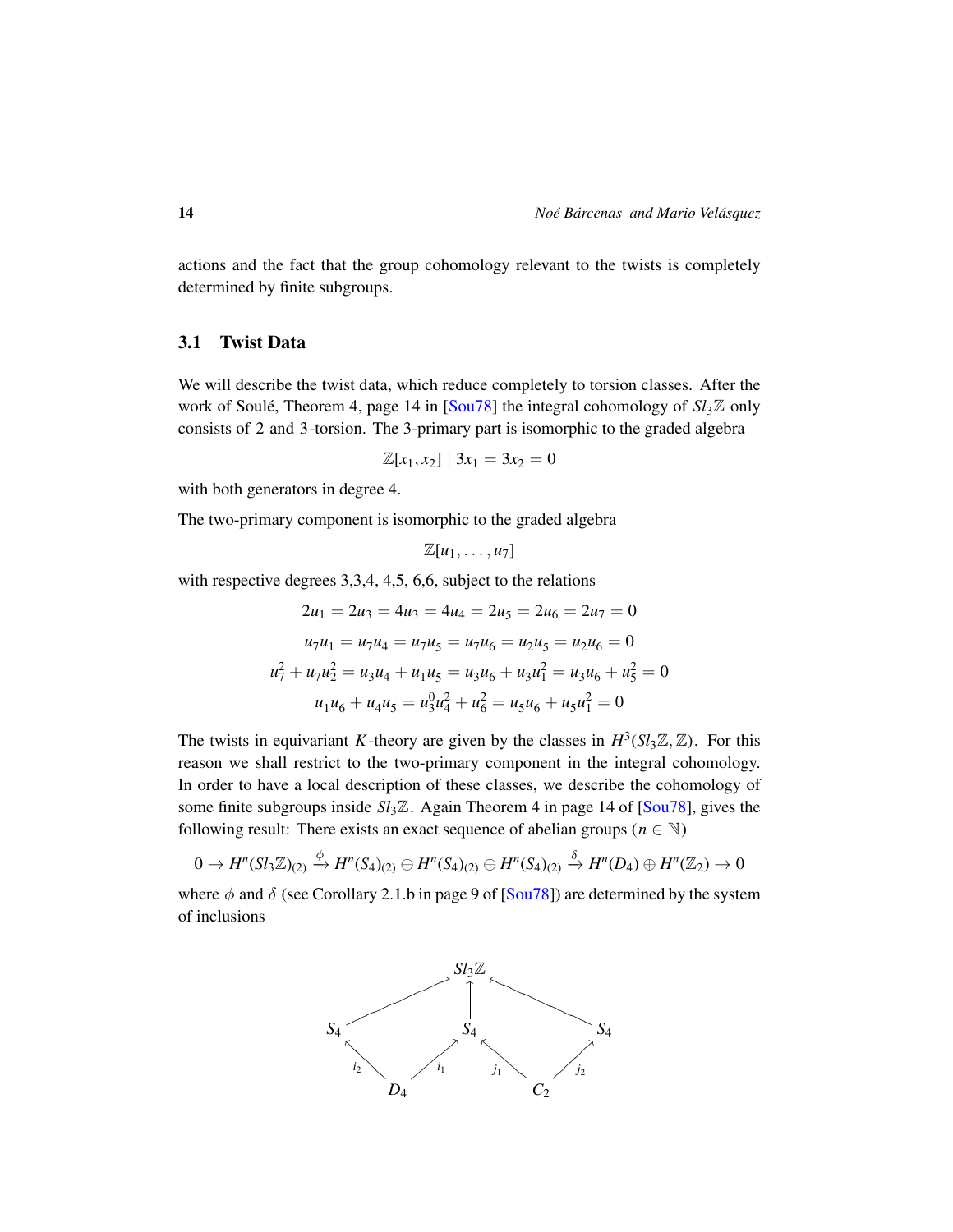Denote  $R = i_1^*(H^*(S_4)) \cap i_2^*(H^*(S_4))$ . Then, the image of the morphism  $\phi : H^*(S_i \times \mathbb{Z})_{(2)} \to$  $H^*(S_4)_{(2)} \oplus (i_1^*)^{-1}(R)$ , is the set of elements  $(y, z)$  such that  $j_2^*(y) = j_1^*(z)$ . From Soule's work, we know that  $H^*(S_4)_{(2)} = \mathbb{Z}[y_1, y_2, y_3]$ , with  $2y_1 = 2y_2 = 4y_3 = 1$  $y_1^4 + y_2^2y_1 + y_3y_1^2 = 0$ , and, if *R* is as above, then  $(i_1^*)^{-1}(R) = \mathbb{Z}[z_1, z_2, z_3]$ , with  $2z_1 = 4z_2 = 2z_3 = z_3^2 + z_3z_1^2 = 0$ . Furthermore  $j_2^*(y_1) = t$ ,  $j_2^*(y_2) = 0$ ,  $j_2^*(y_3) = t^2$ ,  $j_1^*(z_1) = 0$ ,  $j_1 * (z_2) = t^2$ , and  $j_1^*(z_3) = 0$ . Then the elements  $u_1 = y_2$ ,  $u_2 = z_1$ ,  $u_3 = y_1^2 + z_2$ ,  $u_4 = y_1^2 + y_3$ ,  $u_5 = y_1y_2$ ,  $u_6 = y_1y_3 + y_1^3$  and  $u_7 = z_3$  generate *H*<sup>\*</sup>(*Sl*<sub>3</sub>ℤ)<sub>(2)</sub>.

In  $H^3($ ) the above discussion can be summarized in the following diagram



There are four twists up to cohomology, namely  $0, u_1, u_2, u_1 + u_2$ , we will work with  $u_1$ .

## 3.2 A model for the classifying space of proper actions

We recall the model for the classifying space for proper actions of  $S_l \mathcal{Z}$ , as described in [\[Sou78\]](#page-31-0), but also in [\[SG08\]](#page-31-1). Let *Q* be the space of real, positive definite  $3 \times 3$ square matrices. Multiplication by positive scalars gives an action whose quotient space  $Q/\mathbb{R}^+$  is homotopy equivalent to  $Sl_3\mathbb{Z}/\underline{ESl_3\mathbb{Z}}$ .

We describe its orbit space. Let *C* be the truncated cube of  $\mathbb{R}^3$  with centre  $(0,0,0)$  and side length 2, truncated at the vertices  $(1, 1, -1), (1, -1, 1), (-1, 1, 1)$  and  $(-1, -1, -1),$ trough the mid-points of the corresponding sides. As stated in [\[Sou78\]](#page-31-0), every matrix *A* admits a representative of the form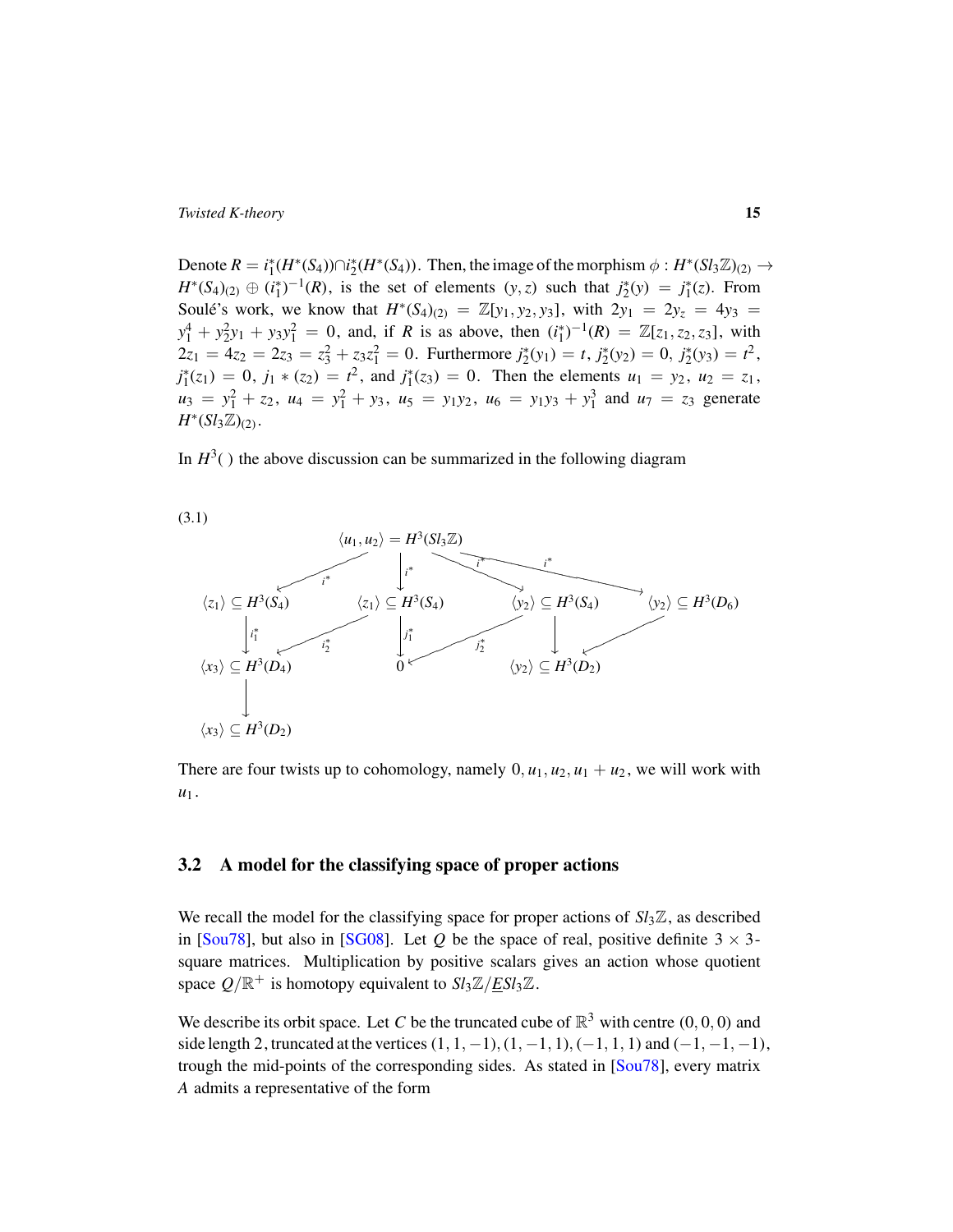$$
\left(\begin{array}{ccc} 2 & z & y \\ z & 2 & x \\ y & x & 2 \end{array}\right)
$$

which may be identified with the corresponding point  $(x, y, z)$  inside the truncated cube. We introduce the following notation for the vertices of the cube:

$$
O = (0, 0, 0)
$$
  
\n
$$
M = (1, 1, 1)
$$
  
\n
$$
M' = (1, 1, 0)
$$
  
\n
$$
P = (2/3, 2/3, -2/3)
$$
  
\n
$$
Q = (1, 0, 0)
$$
  
\n
$$
N' = (1, 1, 1/2, -1/2)
$$
  
\n
$$
P = (2/3, 2/3, -2/3)
$$





Note that the elements of  $Sl<sub>3</sub>\mathbb{Z}$ 

$$
q_1 = \begin{pmatrix} 1 & 0 & 0 \\ 0 & 0 & -1 \\ 0 & 1 & 1 \end{pmatrix} q_2 = \begin{pmatrix} -1 & 0 & 0 \\ 0 & 1 & 1 \\ 0 & 0 & -1 \end{pmatrix}
$$

send the triangle  $(M, N, Q)$  to the triangle  $(M', N'Q)$  and the quadrilateral

 $(N, N', M', Q)$  to  $(N', N, M', Q)$ . Thus, the following identification must be performed in the quotient:  $M \cong M'$ ,  $N \cong N'$ ,  $QM \cong QM'$ ,  $QN \cong QN'$ ,  $MN \cong M'N' \cong M'N$ and  $QMN \cong QM'N \cong QM'N'$ .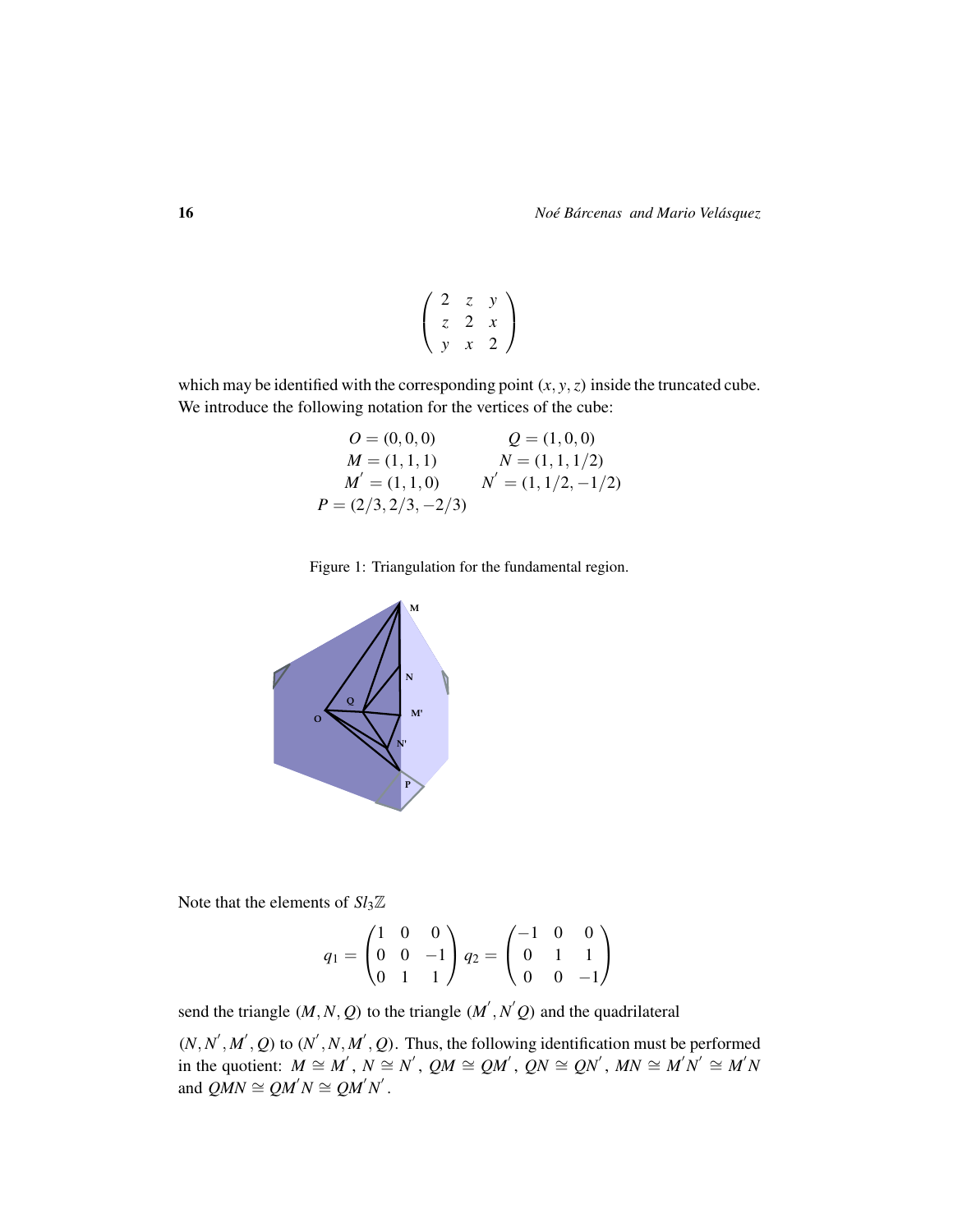Following [\[SG08\]](#page-31-1) we now describe the orbits of cells and corresponding stabilizers. This can be found also in Theorem 2 of Soulé's article  $[$ Sou $78]$  (although we use a cellular structure instead of a simplicial one). We have changed the chosen generators so that they agree with the presentations on section 4. We summarize the information on Table 1. We use the following notations:  $\{1\}$  denotes the trivial group,  $C_n$  the cyclic group of *n* elements,  $D_n$  the dihedral group with  $2n$  elements and  $S_n$  the Symmetric group of permutations on *n* objects.

| vertices       |                  |            |                  | 2-cells        |       |                |                  |
|----------------|------------------|------------|------------------|----------------|-------|----------------|------------------|
| v <sub>1</sub> | $\overline{O}$   | 82, 83     | $S_4$            | t <sub>1</sub> | OQM   | 82             | C <sub>2</sub>   |
| $v_2$          | Q                | 84, 85     | $D_6$            | $t_2$          | QM'N  | g <sub>1</sub> | $\{1\}$          |
| $v_3$          | $\boldsymbol{M}$ | 86, 87     | $S_4$            | $t_3$          | MN'P  | 812, 814       | $C_2 \times C_2$ |
| $v_4$          | $\boldsymbol{N}$ | 86, 88     | $D_4$            | $t_4$          | OQN'P | 85             | C <sub>2</sub>   |
| $v_5$          | $\boldsymbol{P}$ | $g_5, g_9$ | $S_4$            | $t_5$          | OMM'P | 86             | $C_2$            |
| edges          |                  |            |                  | 3-cells        |       |                |                  |
| $e_1$          | OQ               | 82, 85     | $C_2 \times C_2$ | $T_1$          | $g_1$ | $\{1\}$        |                  |
| e <sub>2</sub> | <b>OM</b>        | 86,810     | $D_3$            |                |       |                |                  |
| $e_3$          | OP               | 86,85      | $D_3$            |                |       |                |                  |
| $e_4$          | QM               | 82         | C <sub>2</sub>   |                |       |                |                  |
| e <sub>5</sub> | QN'              | 85         | $C_2$            |                |       |                |                  |
| $e_6$          | MN               | 86, 811    | $C_2 \times C_2$ |                |       |                |                  |
| $e_7$          | M'P              | 86,812     | $D_4$            |                |       |                |                  |
| $e_8$          | N'P              | 85, 813    | $D_4$            |                |       |                |                  |

The first column is an enumeration of equivalence classes of cells; the second lists a representative of each class; the third column gives generating elements for the stabilizer of the given representative; and the last one is the isomorphism type of the stabilizer. The generating elements referred to above are

$$
g_1 = \begin{pmatrix} 1 & 0 & 0 \\ 0 & 1 & 0 \\ 0 & 0 & 1 \end{pmatrix} \qquad g_2 = \begin{pmatrix} -1 & 0 & 0 \\ 0 & 0 & -1 \\ 0 & -1 & 0 \end{pmatrix} \qquad g_3 = \begin{pmatrix} 0 & 0 & 1 \\ 0 & 1 & 0 \\ -1 & 0 & 0 \end{pmatrix}
$$

$$
g_4 = \begin{pmatrix} -1 & 0 & 0 \\ 0 & 1 & 1 \\ 0 & 0 & -1 \end{pmatrix} \qquad g_5 = \begin{pmatrix} -1 & 0 & 0 \\ 0 & 0 & 1 \\ 0 & 1 & 0 \end{pmatrix} \qquad g_6 = \begin{pmatrix} 0 & -1 & 0 \\ -1 & 0 & 0 \\ 0 & 0 & -1 \end{pmatrix}
$$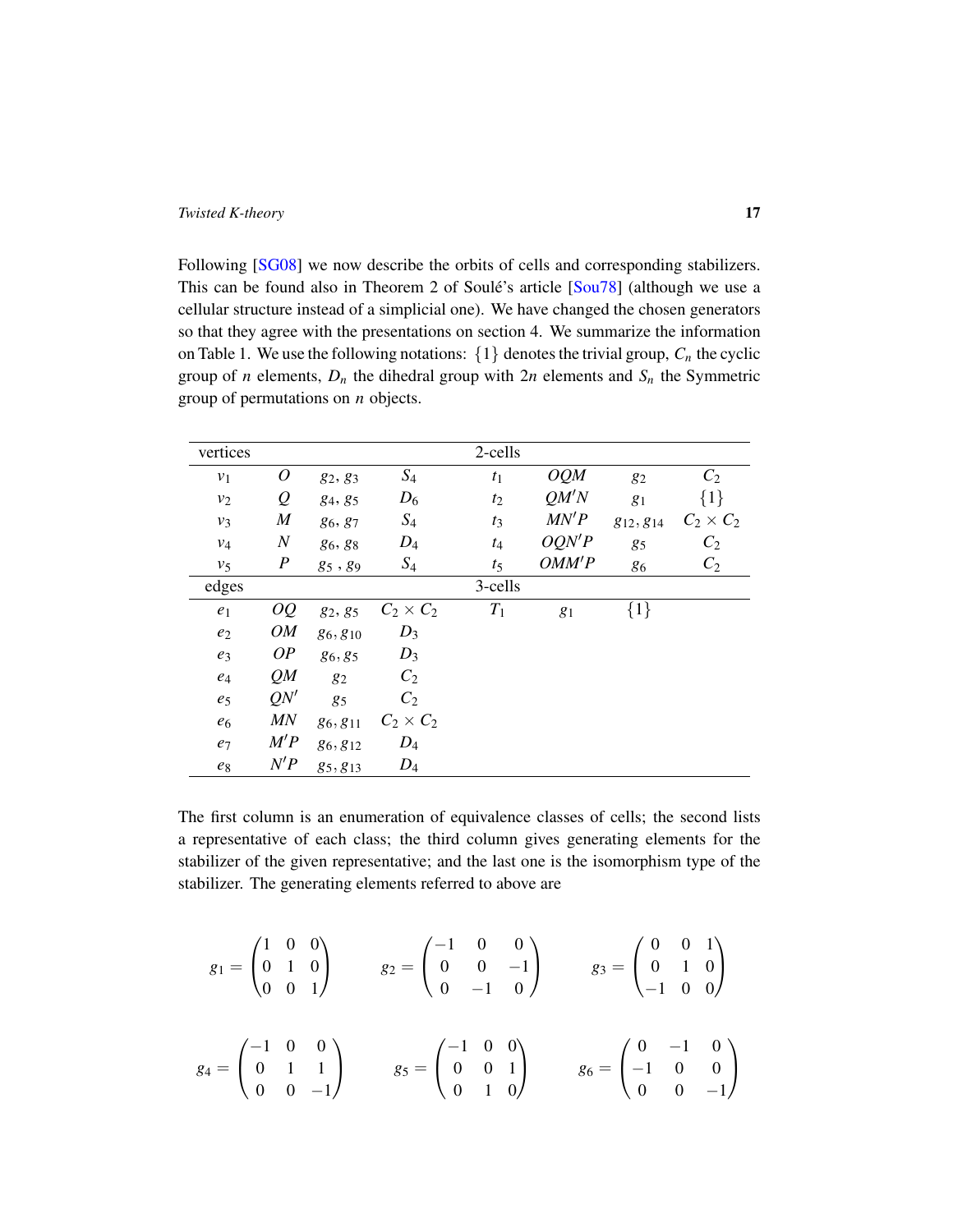$$
g_7 = \begin{pmatrix} 0 & 0 & -1 \\ -1 & 0 & 0 \\ 1 & 1 & 1 \end{pmatrix} \qquad g_8 = \begin{pmatrix} -1 & 0 & 0 \\ 0 & 1 & 0 \\ 0 & -1 & -1 \end{pmatrix} \qquad g_9 = \begin{pmatrix} 0 & 0 & -1 \\ -1 & 0 & -1 \\ 0 & 1 & 1 \end{pmatrix}
$$

$$
g_{10} = \begin{pmatrix} 0 & 0 & -1 \\ 0 & -1 & 0 \\ -1 & 0 & 0 \end{pmatrix} \qquad g_{11} = \begin{pmatrix} -1 & 0 & 0 \\ 0 & -1 & 0 \\ 1 & 1 & 1 \end{pmatrix} \qquad g_{12} = \begin{pmatrix} 0 & -1 & -1 \\ 0 & -1 & 0 \\ -1 & 1 & 0 \end{pmatrix}
$$

$$
g_{13} = \begin{pmatrix} 0 & 1 & 1 \\ 1 & 0 & 1 \\ 0 & 0 & -1 \end{pmatrix} \qquad g_{14} = \begin{pmatrix} -1 & 0 & 0 \\ -1 & 0 & -1 \\ 1 & -1 & 0 \end{pmatrix}
$$

Finally we describe the cells coboundary, we fix an orientation; namely, the ordering of the vertices  $0 < Q < M < M' < N < N' < P$  induces an orientation in E and also in  $\underline{B}Sl_3\mathbb{Z} = E/\equiv$ . We resume this in Figure 1.

## <span id="page-17-0"></span>4 Representation theoretical input

## 4.1 Cyclic group  $C_2$

The cyclic group has no third dimensional integer cohomology, hence the twisted representation ring coincides with the usual one. The character table is as follows:

$$
C_2
$$
 1  $g_i$   
\n $\rho_1$  1 -1  
\n $\rho_2$  1 -1

**4.2** Dihedral group 
$$
D_n = \langle g_i, g_j \rangle = \langle g_i, g_j | g_i^2 = g_j^2 = (g_i g_j)^n = 1 \rangle
$$

The dihedral group of order six has only the trivial class in 3 dimensional integer cohomology. Thus the projective representations do agree with the linear ones. In the even case, the subgroups inside  $Sl_3\mathbb{Z}$  are  $C_2 \times C_2 = D_2$  and  $D_4$ .

The following is the linear character table for  $D_n$ :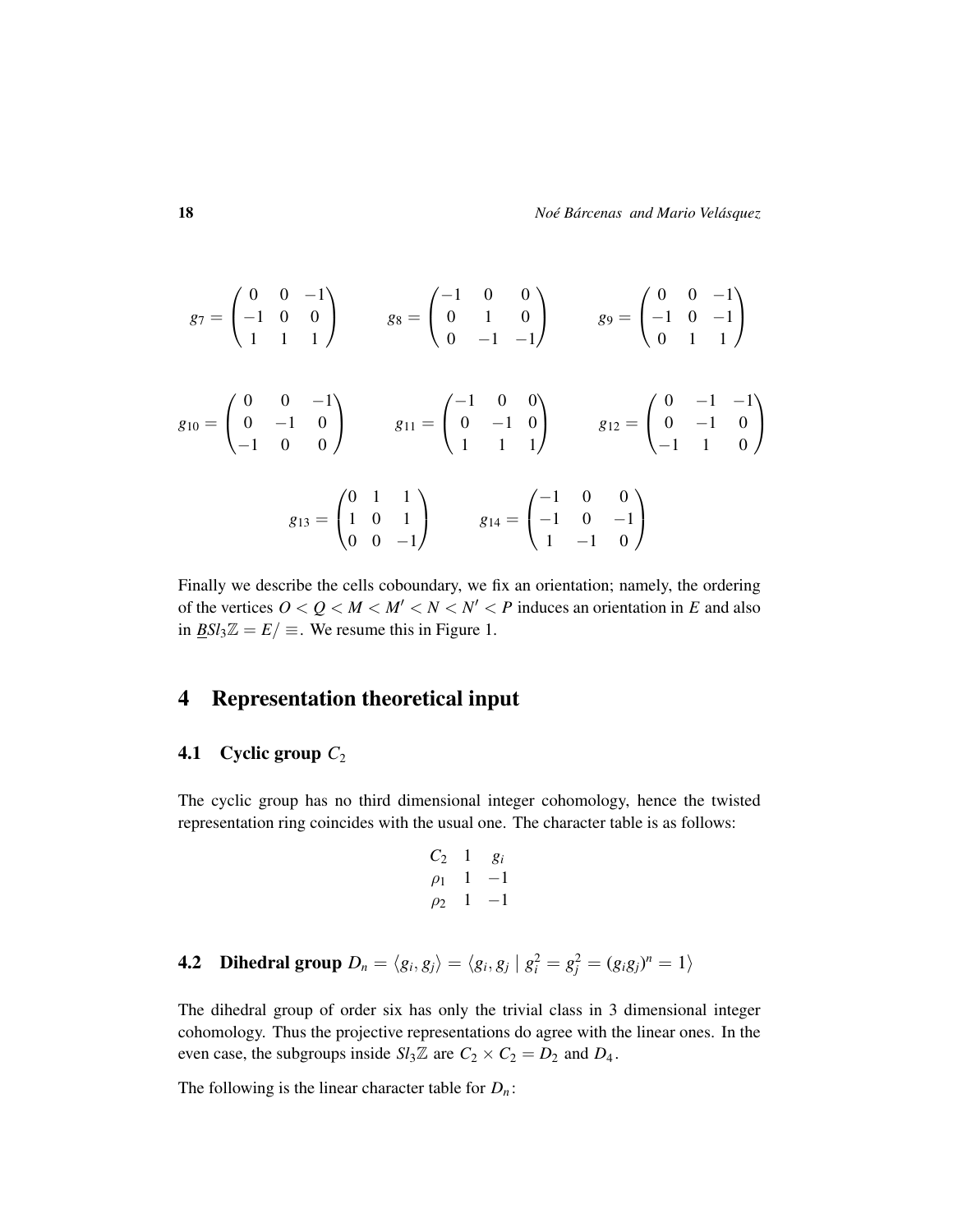$$
D_n \quad \langle (g_i, g_j)^k \rangle \quad \langle g_j (g_i g_j)^k \rangle
$$
  
\n
$$
\xi_1 \quad 1 \quad 1
$$
  
\n
$$
\xi_2 \quad 1 \quad -1
$$
  
\n
$$
\xi_3 \quad -1^k \quad -1^k
$$
  
\n
$$
\xi_4 \quad -1^k \quad -1^{k+1}
$$
  
\n
$$
\hat{\phi}_p \quad 2 \cos(2\pi p k/n) \quad 0
$$

where  $0 \le k \le n - 1$ , p varies from 1 to  $(n/2) - 1$  (*n* even) or  $(n - 1)/2$  (*n* odd) and the hat denotes a representation which only appears in the case n even. Most of the information is taken from [\[Kar94\]](#page-30-8), Chapter 5 Section 7, specially Theorem 7.1 and Corollary 7.2 in pages 258-261. The group  $H^2(D_n, S^1)$  is isomorphic to  $\mathbb{Z}/2$  if n is even and 0 if *n* is odd. From now on we concentrate in the case *n* even. For simplicity consider the following presentation

$$
D_n = \langle a, b \mid a^n = 1, b^2 = 1, bab^{-1} = a^{-1} \rangle
$$

Given a primitive *nth* root of unity  $\epsilon \in S^1$ , one can normalize a nontrivial cocycle  $\alpha : D_n \times D_n \to S^1$  to one satisfying  $\alpha(a^i, a^j b^k) = 1$  and  $\alpha(a^i b, a^j b^k) = e^j$ . For *r* ∈ {1, 2..., *n*/2} let

$$
A_r = \left(\begin{array}{cc} \epsilon^r & 0\\ 0 & \epsilon^{1-r} \end{array}\right)
$$

and

$$
B_r = \left(\begin{array}{cc} 0 & 1 \\ 1 & 0 \end{array}\right)
$$

Then, the irreducible  $\alpha$ -twisted representations of  $D_n$  are given by  $\rho_r(a^i b_j) = A_r^i B_r^j$ for  $i \in \{0, \ldots, n-1\}$   $j = 0, 1$ , and  $r \in \{1, \ldots, n/2\}$ . The projective representations  $\rho_j$  for  $j \in \{1, \ldots, \frac{n}{2}\}$  $\frac{n}{2}$  are nonequivalent irreducible projective representations.

Consider the group

$$
D_2^*=\langle h_1,h_3,z\rangle
$$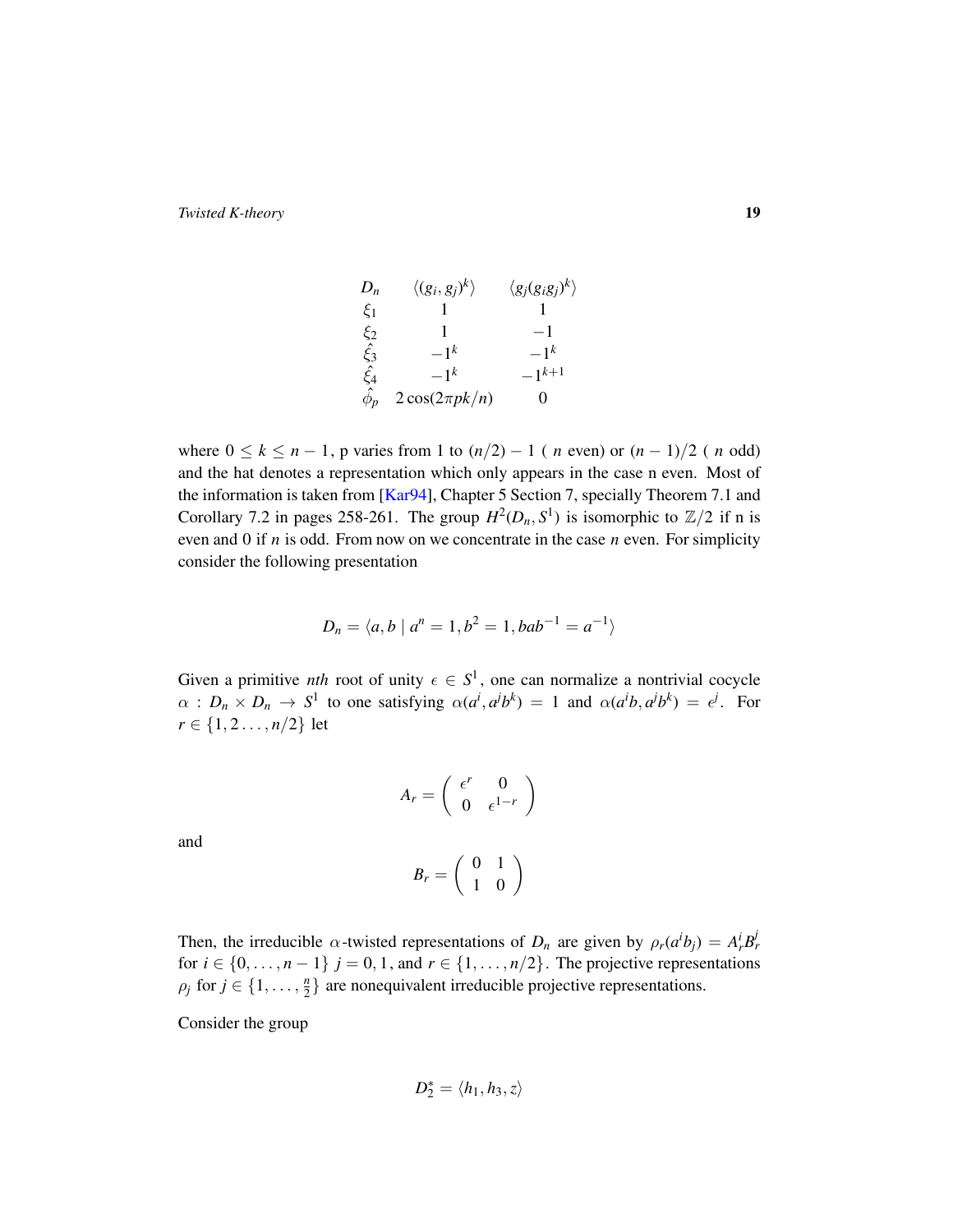which is isomorphic to the quaternions. A linear character table is given by

*D* ∗ 2 1 *z* { $h_1, h_1^{-1}$ } { $h_3, h_3^{-1}$ } { $h_1h_3, (h_1h_3)^{-1}$ }  $\eta_1$  1 1 1 1 1 1  $\eta_2$  1 1 1 −1 −1  $\eta_3$  1 1 −1 1 −1  $\eta_4$  1 1 −1 −1 1  $\eta_5$  2 −2 0 0 0

The linear character table for a Schur covering group of  $D_6$  is

|  |                   |  | $D_6^*$ 1 z a za $a^2$ za <sup>2</sup> $a^3$ b ab                                                                       |  |  |
|--|-------------------|--|-------------------------------------------------------------------------------------------------------------------------|--|--|
|  |                   |  |                                                                                                                         |  |  |
|  |                   |  | $\gamma_2$ 1 1 1 1 1 1 1 1 1 1                                                                                          |  |  |
|  |                   |  | $\gamma_3$ 1 1 -1 -1 1 1 -1 1 -1                                                                                        |  |  |
|  |                   |  | $\gamma_4$ 1 1 -1 -1 1 1 -1 -1 1                                                                                        |  |  |
|  |                   |  | $\gamma_5$ 2 2 -1 -1 -1 -1 -2 0 0                                                                                       |  |  |
|  |                   |  | $\gamma_6$ 2 2 -1 -1 -1 -1 2 0 0                                                                                        |  |  |
|  | $\gamma_7$ 2 $-2$ |  | $rac{3+i\sqrt{3}}{2}$ $-\frac{3+i\sqrt{3}}{2}$ $\frac{1+i\sqrt{3}}{2}$ $-\frac{1+i\sqrt{3}}{2}$ 0 0 0                   |  |  |
|  |                   |  | $\gamma_8$ 2 -2 0 0 -1 - $i\sqrt{3}$ 1 + $i\sqrt{3}$ 0 0 0                                                              |  |  |
|  |                   |  | $\gamma_9$ 2 -2 $-\frac{3+i\sqrt{3}}{2}$ $\frac{3+i\sqrt{3}}{2}$ $\frac{1+i\sqrt{3}}{2}$ $-\frac{1+i\sqrt{3}}{2}$ 0 0 0 |  |  |

### 4.3 Symmetric group *S*<sup>4</sup>

The projective representation theory of the Symmetric groups goes back to the foun-dational work of Schur [\[Sch11\]](#page-31-2). The information concerning the representation theory of the Symmetric group in four letters is taken from [\[HH92\]](#page-30-11), p. 46 and [\[Kar94\]](#page-30-8), pages 215-243 . Recall that the conjugacy classes inside the group *S*<sup>4</sup> are determined by their cycle type. The cycle type of a permutation  $\pi$  is a sequence  $(1^{a_1}, 2^{a_2}, \ldots, k^{a_k})$ , where the cycle factorization of  $\pi$  contains  $a_i$ -cycles of length *i*.

The symmetric group admits the presentation

$$
S_4 = \langle g_1, g_2, g_3 \mid g_i^2 = (g_j g_{j+1})^3 = (g_k g_l)^2 = 1 \rangle
$$

$$
1 \leq i \leq 2, j = 1, k \leq l-2
$$

where  $g_i$  is the transposition given by  $(i - 1, i)$ .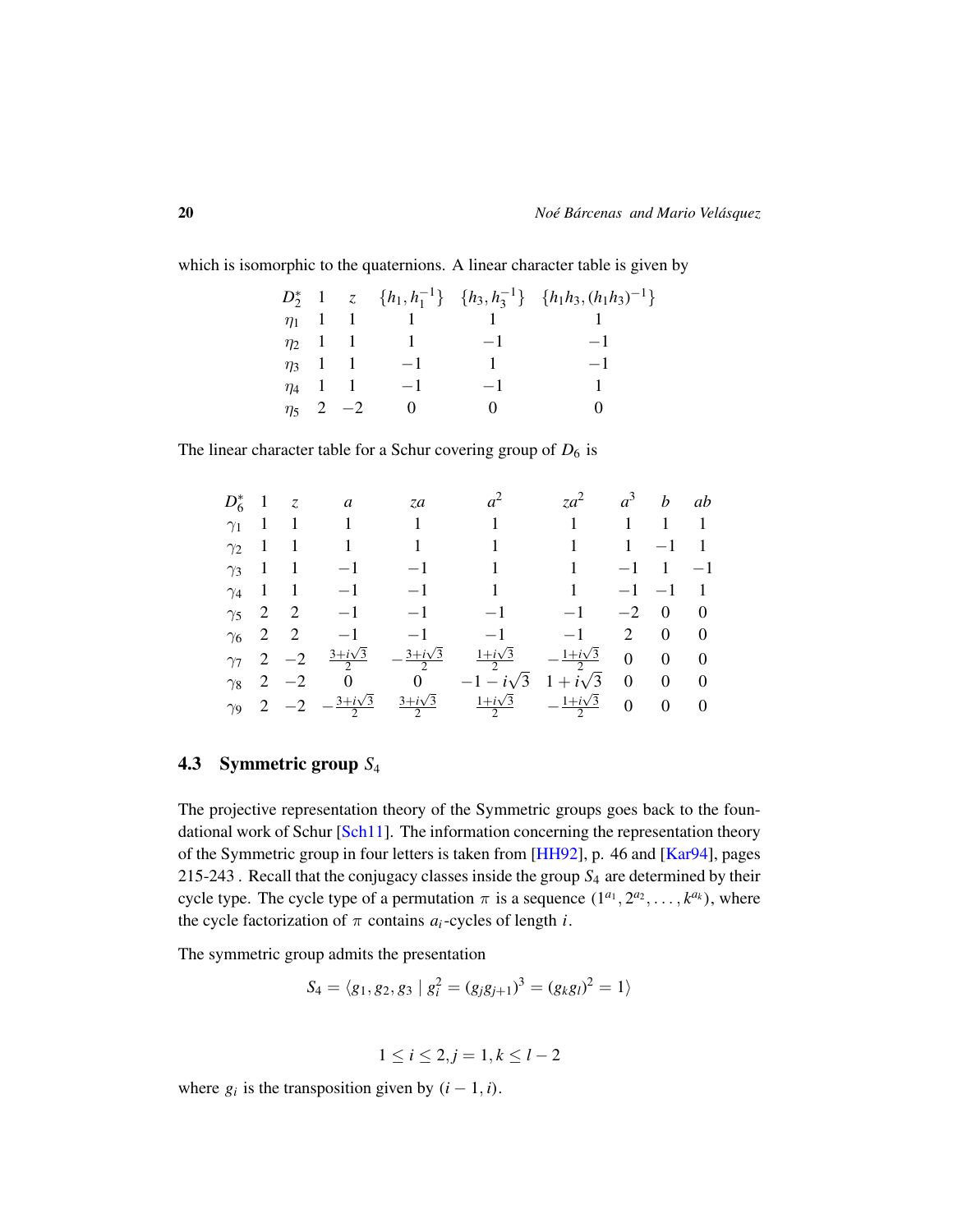The linear character table of  $S_4$  is as follows:

|              |                 | $S_4$ (1 <sup>4</sup> ) (2, 1 <sup>2</sup> ) (3, 1) (4) (2 <sup>2</sup> ) |          |                |  |
|--------------|-----------------|---------------------------------------------------------------------------|----------|----------------|--|
|              |                 | $\theta_1$ 1 1 1 1 1                                                      |          |                |  |
|              | $\theta_2$ 1 -1 |                                                                           | $1 -1$ 1 |                |  |
|              | $\theta_3$ 2    | 0                                                                         | $-1$ 0 2 |                |  |
| $\theta_4$ 3 |                 | 1                                                                         |          | $0 -1 -1$      |  |
|              | $\theta_5$ 3    | $-1$                                                                      |          | $0 \t 1 \t -1$ |  |

The representations  $\theta_1$  and  $\theta_2$  are induced from the 1 dimensional trivial, respectively the sign representation.  $\theta_3$  is obtained from the 2-dimensional representation of the quotient group  $S_3$  the character  $\theta_4$  is given as the  $\xi - \theta_1$ , where  $\xi$  is induced from the  $S_3$ -trivial representation, and the character  $\theta_5$  is the character assigned to the representation  $g \mapsto \theta_2(g)V_4(g)$ , where  $V_4$  is the irreducible representation associated with the character  $\theta_4$ . The linear character table of a Schur covering group  $S_4^*$  is obtained in page 254 of  $[Kar94]$  by considering the group with the presentation

$$
S_4^* = \langle h_1, h_2, h_3, z \mid h_i^2 = (h_j h_{j+1})^3 = (h_k h_l)^2 = z, z^2 = [z, h_i] = 1 \rangle
$$
  

$$
1 \le i \le 3, j = 1, k \le l - 2
$$

and the central extension

$$
1 \to \langle z \rangle \to S_4^* \xrightarrow{f} S_4 \to 1
$$

given by  $f(h_i) = g_i$ , as well as the choice of representatives of regular conjugacy classes as below.

|              |                         |      | $S_4^*$ (1 <sup>4</sup> ) (1 <sup>4</sup> )' (2, 1 <sup>2</sup> ) (2 <sup>2</sup> ) (3, 1) (3, 1)' (4) (4)' |                                 |                                 |                        |      |
|--------------|-------------------------|------|-------------------------------------------------------------------------------------------------------------|---------------------------------|---------------------------------|------------------------|------|
|              |                         |      | $\epsilon_1$ 1 1 1 1 1 1 1 1 1                                                                              |                                 |                                 |                        |      |
|              |                         |      | $\epsilon_2$ 1 1 -1 1 1 1                                                                                   |                                 |                                 | $-1$                   | $-1$ |
| $\epsilon$ 3 | 2                       |      | 2 0 2 $-1$ $-1$                                                                                             |                                 |                                 | $0 \qquad 0$           |      |
|              | $\epsilon_4$ 3          |      | $3 \t 1 \t -1$                                                                                              |                                 | $0 \t 0 \t -1 \t -1$            |                        |      |
| $\epsilon$   | $\overline{\mathbf{3}}$ |      | $3 \t -1 \t -1$                                                                                             |                                 | $0 \qquad 0 \qquad 1 \qquad 1$  |                        |      |
| $\epsilon$ 6 |                         |      | $-2$ 0 0 1 $-1$                                                                                             |                                 |                                 | $\sqrt{2}$ $-\sqrt{2}$ |      |
| $\epsilon$ 7 | 2                       | $-2$ | $\overline{0}$                                                                                              |                                 | 0 1 $-1$ $-\sqrt{2}$ $\sqrt{2}$ |                        |      |
| $\epsilon$   | $\overline{4}$          | $-4$ | $\mathbf{0}$                                                                                                | $\begin{matrix} 0 \end{matrix}$ | $-1$ 1 0 0                      |                        |      |

where the first five lines are characters associated to  $S_4$ ,  $\epsilon_6$  is the *Spin* representation.

## <span id="page-20-0"></span>5 Untwisted Equivariant *K*-Theory.

In this section we use the Atiyah-Hirzebruch spectral sequence to calculate the equivariant K-theory groups  $K_{Sl_3\mathbb{Z}}^*(ESl_3\mathbb{Z})$ . The cochain complex associated to the  $Sl_3\mathbb{Z}$ -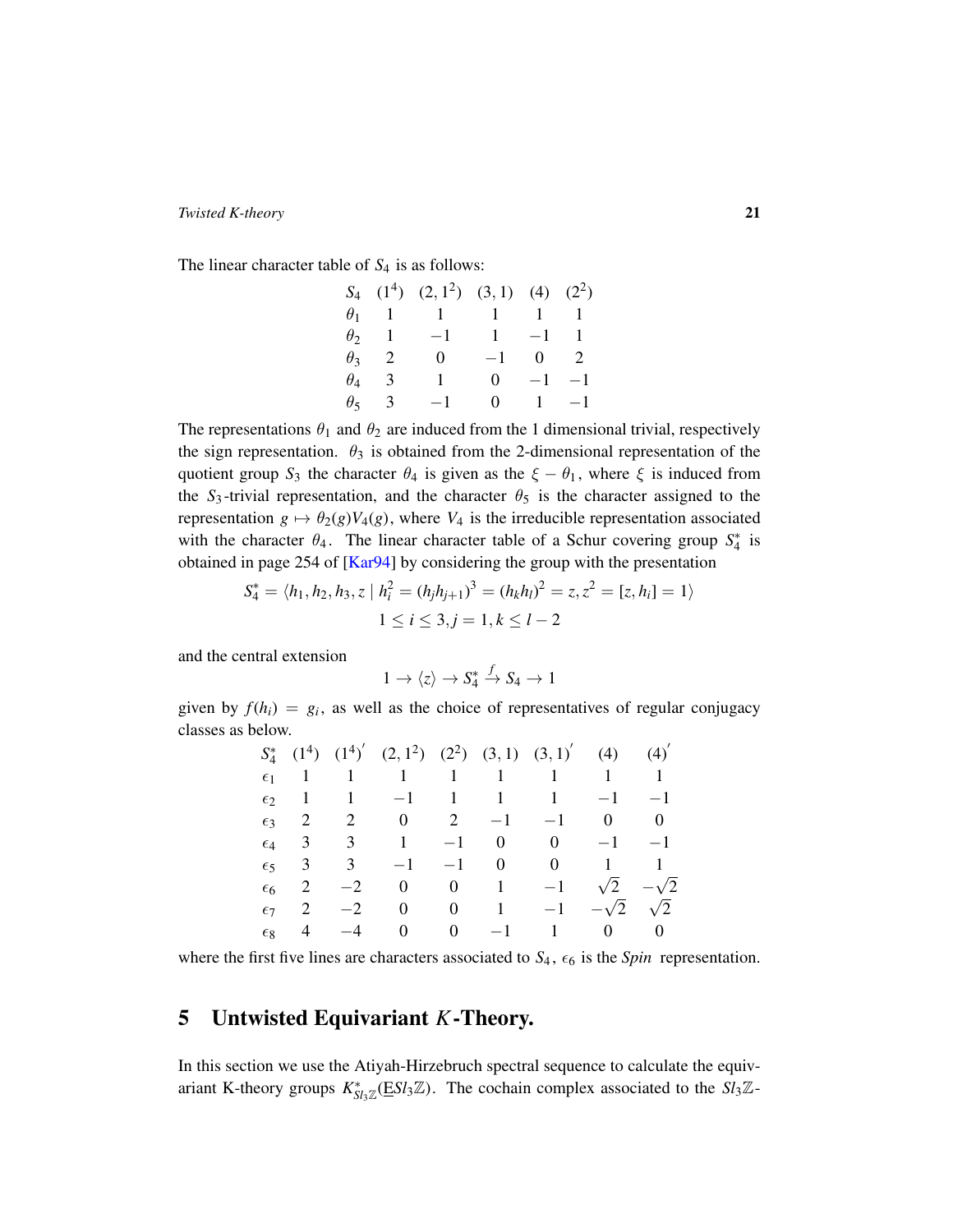CW-complex structure of E*Sl*3Z described in section [3](#page-12-0) is:

$$
0 \to \bigoplus_{k=1}^5 R(stab(v_k)) \xrightarrow{\Phi_1} \bigoplus_{j=1}^8 R(stab(e_j)) \xrightarrow{\Phi_2} \bigoplus_{i=1}^5 R(stab(t_i)) \xrightarrow{\Phi_3} R(stab(T)) \to 0.
$$

Where the  $\Phi_i$  is the coboundary given by restriction over representations rings.

Frobenius reciprocity implies that if  $H'$  is a subgroup of  $H$  and

$$
\uparrow^{\prime H}_H: R(H') \to R(H)
$$

is represented by a matrix *A* (in the basis given by irreducible representations), then

$$
\downarrow_H^{\prime H}: R(H) \rightarrow R(H')
$$

is represented by the transpose matrix  $A<sup>T</sup>$  (in the same basis). Given  $A<sub>i</sub>$  are the matrix representing the morphism for *K*-homology calculated in [\[SG08\]](#page-31-1), one has that  $A_i^T$  are the matrices representing the morphism  $\Phi_i$ .

We calculate the elementary divisors of the matrices representing the morphism  $\Phi_i$ . Using that we obtain

$$
H^p(\underline{E}Sl_3\mathbb{Z}, \mathcal{R}) = 0, \text{ if } p > 0 \text{ , and}
$$
  

$$
H^0(\underline{E}Sl_3\mathbb{Z}, \mathcal{R}) \cong \mathbb{Z}^{\oplus 8}.
$$

As the Bredon cohomology concentrates at low degree, using the same argument that in [\[SG08\]](#page-31-1) we conclude that

$$
K^0_{Sl_3\mathbb{Z}}(\underline{E}Sl_3\mathbb{Z})\cong \mathbb{Z}^{\oplus 8},
$$

$$
K^1_{Sl_3\mathbb{Z}}(\underline{E}Sl_3\mathbb{Z})=0.
$$

This agrees with the result predicted by Theorem [1.13](#page-8-0)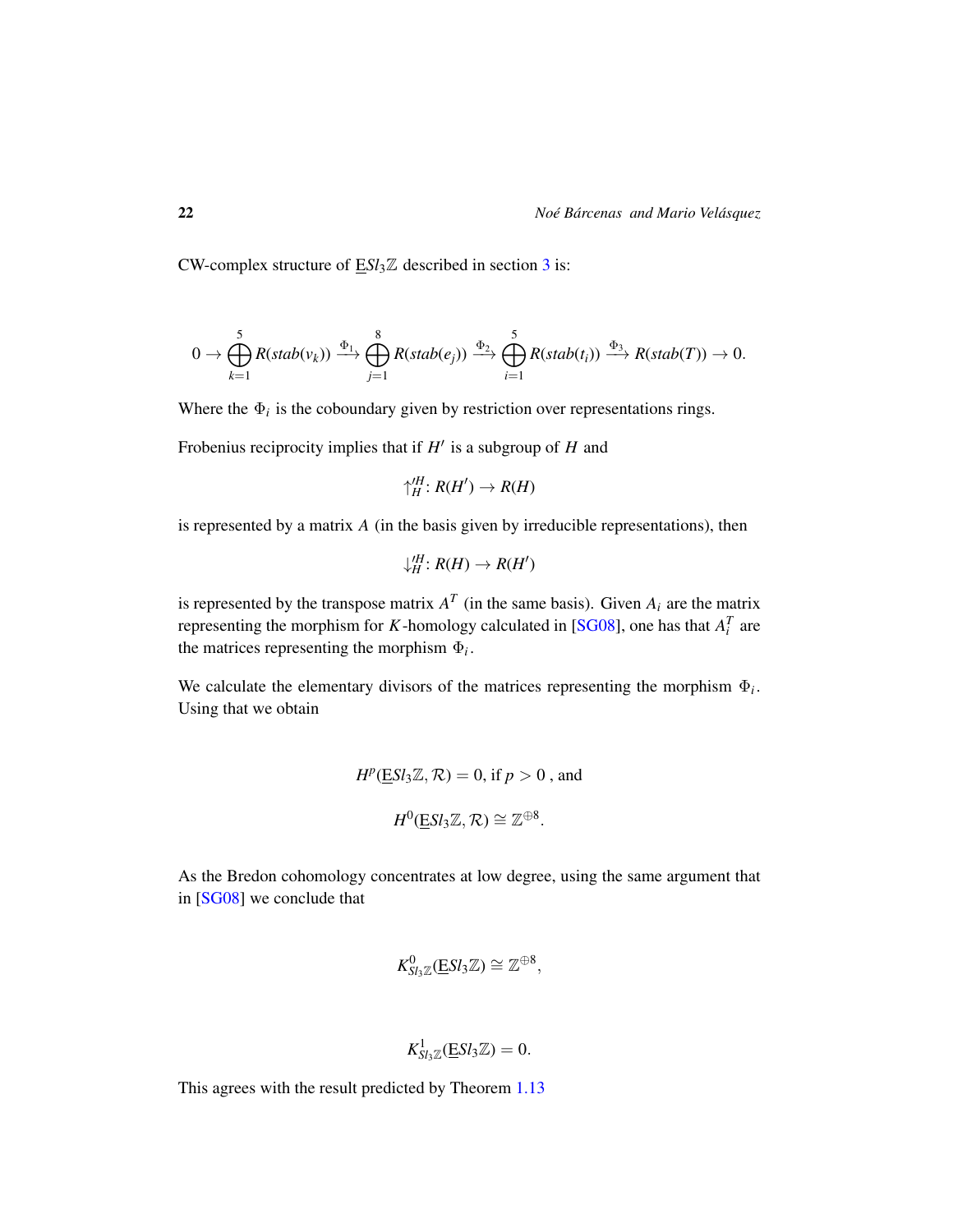## 6 Twisted Equivariant *K*-Theory.

In this section we use the spectral described in Theorem [2.2](#page-12-1) to calculate the equivariant twisted K-theory groups  $u_1 K_{Sl_3 \mathbb{Z}}(\underline{E} Sl_3 \mathbb{Z})$ .

The cochain complex associated to the *Sl*3Z-CW-complex structure of E*Sl*3Z described in section [3](#page-12-0) is:

$$
0 \to \bigoplus_{k=1}^{5} R_{u_1}(stab(v_k))
$$
  

$$
\xrightarrow{\Phi_1} \bigoplus_{j=1}^{8} R_{u_1}(stab(e_j)) \xrightarrow{\Phi_2} \bigoplus_{i=1}^{5} R_{u_1}(stab(t_i))
$$
  

$$
\xrightarrow{\Phi_3} R_{u_1}(stab(T)) \to 0
$$

As the class  $u_1$  restricts to 0 at the level of 2-cells and 3-cells, we have the following result

**Proposition 6.1** For  $* = 3$ , we have a natural isomorphism

$$
H^*(\underline{ESl}_3\mathbb{Z};\mathcal{R}_{u_1})\cong H^*(\underline{ESl}_3\mathbb{Z};\mathcal{R}).
$$

We only have to determine  $\Phi_1$  and  $\Phi_2$ , because  $\Phi_3$  was determined in section [5.](#page-20-0)

### **6.1** Determination of  $\Phi_1$

We know from section [3](#page-12-0) that the class  $u_1$  comes from the the subgroup  $stab(v_1)$  =  $\langle g_2, g_3 \rangle \cong S_4$ . We have an inclusion

$$
stab(e_1) \stackrel{i}{\rightarrow} stab(v_1)
$$
  

$$
\langle g_2, g_5 \rangle \rightarrow \langle g_2, g_3 \rangle
$$
  

$$
g_2 \mapsto g_2
$$
  

$$
g_5 \mapsto g_3g_2g_3^{-1}g_2g_3,
$$

consider the central extension associated to a representing cocycle the unique nontrivial 3-cohomology class in  $S_4$  (say  $u_{1|}$ ) and its restriction to  $C_2 \times C_2$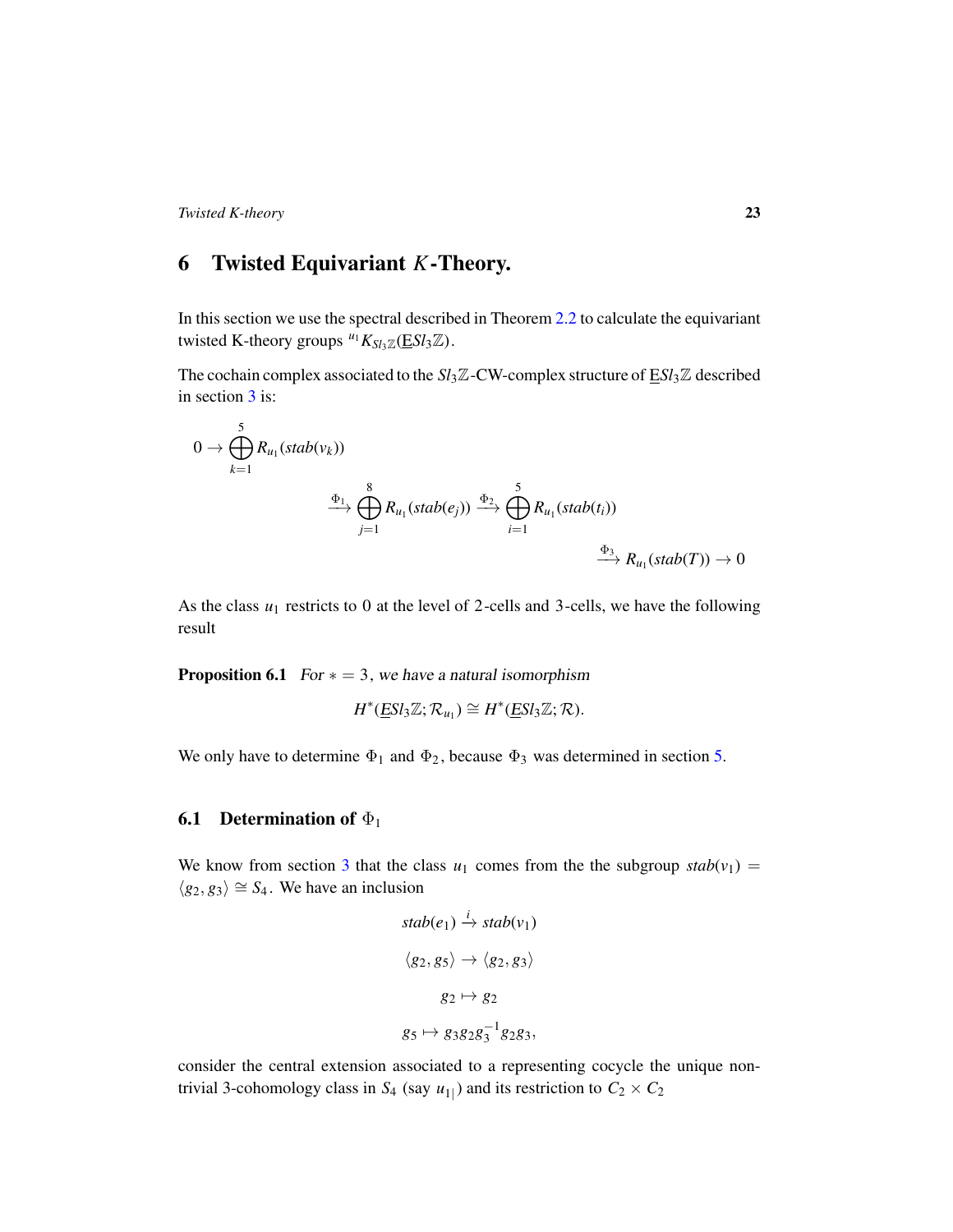

To evaluate the morphism  $i^*$ :  $R_{u_{1}}(S_4) \to R_{u_{1}}(C_2 \times C_2)$  is equivalent to determine the morphism  $j^*$  :  $R(S_4^*) \to R(G^*)$ .

We have a description of  $S_4^*$  in terms of generators and relations given in section [4.](#page-17-0) In terms of these generators the group  $G^*$  can be described as follows

$$
D_2^* = \langle h_1, h_3, z \rangle
$$

and the homomorphism  $j: D_2^* \to S_4^*$  is the inclusion.

Using the character tables from section [4,](#page-17-0) the following fact is straightforward

$$
j^{*}(\epsilon_{1}) = \eta_{1},
$$
  
\n
$$
j^{*}(\epsilon_{2}) = \eta_{4},
$$
  
\n
$$
j^{*}(\epsilon_{3}) = \eta_{1} + \eta_{4},
$$
  
\n
$$
j^{*}(\epsilon_{4}) = \eta_{1} + \eta_{2} + \eta_{3},
$$
  
\n
$$
j^{*}(\epsilon_{5}) = \eta_{2} + \eta_{3} + \eta_{4},
$$
  
\n
$$
j^{*}(\epsilon_{6}) = \eta_{5},
$$
  
\n
$$
j^{*}(\epsilon_{7}) = \eta_{5},
$$
  
\n
$$
j^{*}(\epsilon_{8}) = 2\eta_{5}.
$$

The matrix corresponding to the morphism  $i^*$ :  $R_{u_{1}}(stab(v_1)) \to R_{u_{1}}(stab(e_1))$  is given by

|                | 0              | 0              | 0              |                |
|----------------|----------------|----------------|----------------|----------------|
| 0              | 0              | $\overline{0}$ | 1              | 0              |
| 1              | 0              | 0              | 1              | $\overline{0}$ |
| $\mathbf{1}$   | 1              | 1              | 0              | $\overline{0}$ |
| $\overline{0}$ | 1              | 1              | 1              | 0              |
| $\overline{0}$ | $\overline{0}$ | $\overline{0}$ | 0              |                |
| 0              | 0              | 0              | $\overline{0}$ |                |
|                | O              | J              | 0              |                |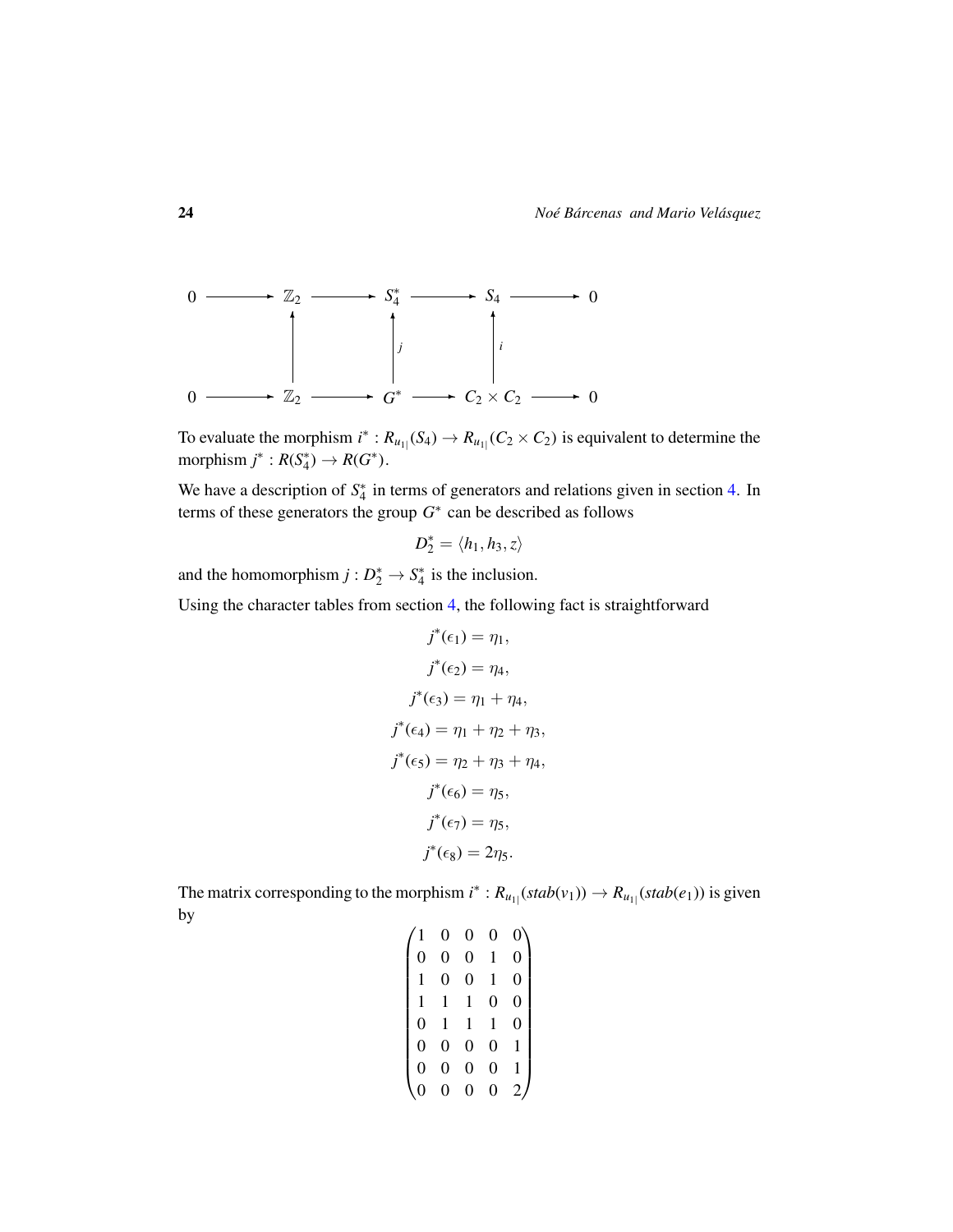As the class  $u_1$  restricts non-trivially to  $stab(e_1)$ , we have to determine the morphism  $i^*$  :  $R_{u_{1}|}$ (stab(*v*<sub>2</sub>))  $\to$   $R_{u_{1}|}$ (stab(*e*<sub>1</sub>)).

Using the above character table one has:

$$
i^*(\gamma_1) = \eta_1,
$$
  
\n
$$
i^*(\gamma_2) = \eta_4,
$$
  
\n
$$
i^*(\gamma_3) = \eta_3,
$$
  
\n
$$
i^*(\gamma_4) = \eta_2,
$$
  
\n
$$
i^*(\gamma_5) = \eta_2 + \eta_3,
$$
  
\n
$$
i^*(\gamma_6) = \eta_1 + \eta_4,
$$
  
\n
$$
i^*(\gamma_7) = \eta_5,
$$
  
\n
$$
i^*(\gamma_8) = \eta_5
$$
  
\n
$$
i^*(\gamma_9) = \eta_5.
$$

The matrix corresponding to the morphism  $i^*$ :  $R_{u_{1}}(stab(v_2)) \rightarrow R_{u_{1}}(stab(e_1))$  is given by

|                | 0 | 0              |                |                  |
|----------------|---|----------------|----------------|------------------|
| 0              | 0 | 0              | 1              | 0                |
| $\overline{0}$ | 0 | 1              | $\overline{0}$ | $\overline{0}$   |
| $\overline{0}$ | 1 | 0              | $\overline{0}$ | $\boldsymbol{0}$ |
| $\overline{0}$ | 1 | 1              | 0              | $\overline{0}$   |
| $\mathbf{1}$   | 0 | $\overline{0}$ | 1              | $\overline{0}$   |
| $\overline{0}$ | 0 | $\overline{0}$ | 0              | 1                |
| $\overline{0}$ | 0 | 0              | 0              | 1                |
|                | 0 | 0              | 0              |                  |
|                |   |                |                |                  |

Now, we have to determine the morphisms

$$
R_{u_1|}(stab(v_1)) \to R_{u_1|}(stab(e_i))
$$

with  $i = 2, 3$ , note that  $R_{u_1}$  ( $stab(e_i)$ )  $\cong R(state(e_i))$  because  $H^3(D_3; \mathbb{Z})$  is trivial.

The inclusion  $stab(e_2) \rightarrow stab(v_1)$  is given by

 $\langle g_6, g_{10} \rangle \rightarrow \langle g_2, g_3 \rangle$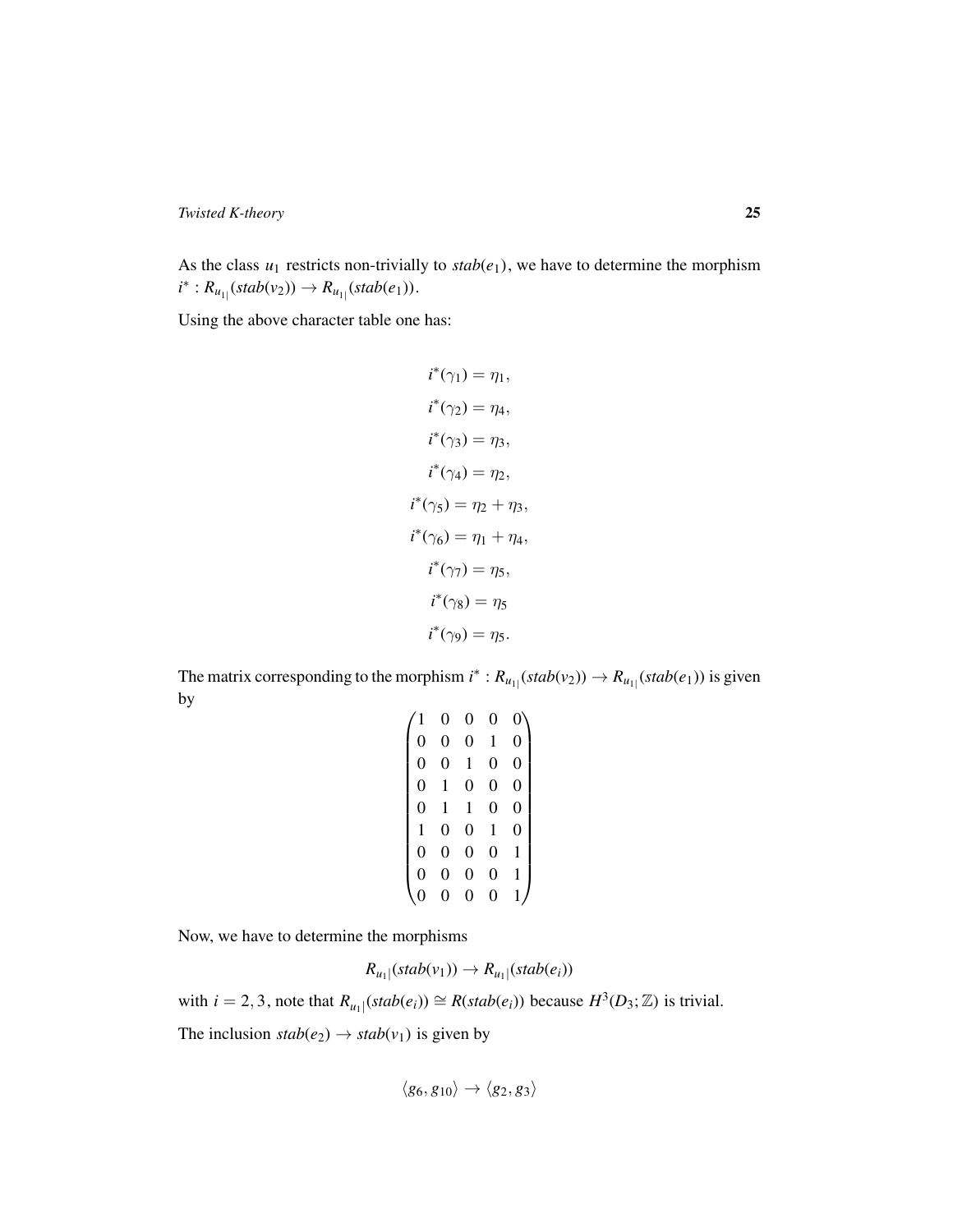$$
g_6 \mapsto g_3 g_2 g_3^{-1}
$$

$$
g_{10} \mapsto g_2 g_3 g_2 g_3^{-1}.
$$

This map induces a map  $i : stab(e_2)^* \rightarrow stab(v_1)^*$ , where  $G^*$  denotes the inverse image of *G* ⊆ *S*<sub>4</sub> by the covering map  $S_4^*$  → *S*<sub>4</sub>. Is easy to see that *i*(*g*<sub>6</sub>) ~ *g*<sub>2</sub>, *i*( $g_{10}$ ) ∼ *zg*<sub>2</sub> and *i*( $g_{6}g_{10}$ ) ∼ *zg*<sub>2</sub> $g_{3}$ . Note that *S*<sub>4</sub> has three non isomorphic irreducible projective characters, namely  $\epsilon_6$ ,  $\epsilon_7$  and  $\epsilon_8$ . We have that

$$
i^*(\epsilon_6)(1) = 2
$$
,  $i^*(\epsilon_6)(g_6) = 0$ , and  $i^*(\epsilon_6)(g_6g_{10}) = -1$ ,

and then  $i^*(\epsilon_6) = \lambda_3$ . In the same way we obtain  $i^*(\epsilon_7) = \lambda_3$ . On the other hand

$$
i^*(\epsilon_8)(1) = 4
$$
,  $i^*(\epsilon_8)(g_6) = 0$ , and  $i^*(\epsilon_8)(g_6g_{10}) = 1$ ,

and then  $i^*(\epsilon_8) = \lambda_1 + \lambda_2 + \lambda_3$ . Combining the above results with the obtained in [\[SG08\]](#page-31-1) for linear characters we obtain that the matrix corresponding to the morphism

$$
R_{u_1|}(stab(v_1)) \to R(state_2))
$$

is given by

$$
\begin{pmatrix} 1 & 0 & 0 \\ 0 & 1 & 0 \\ 0 & 0 & 1 \\ 1 & 0 & 1 \\ 0 & 1 & 1 \\ 0 & 0 & 1 \\ 0 & 0 & 1 \\ 1 & 1 & 1 \end{pmatrix}
$$

Now we determine the morphism

$$
i^*R_{u_1|}(stab(v_1)) \to R(state_3))
$$

The inclusion  $stab(e_3) \rightarrow stab(v_1)$  is given by

$$
\langle g_6, g_5 \rangle \rightarrow \langle g_2, g_3 \rangle
$$
  

$$
g_6 \mapsto g_3 g_2 g_3^{-1}
$$
  

$$
g_5 \mapsto g_3 g_2 g_3^{-1} g_2 g_3.
$$

this map induces a map *i* :  $stab(e_3)^* \rightarrow stab(v_1)^*$ . Is easy to see that  $i(g_6) \sim g_2$ , and *i*( $g_6g_5$ ) ∼ *zg*<sub>2</sub> $g_3$ , we have that

$$
i^*(\epsilon_6)(1) = 2
$$
,  $i^*(\epsilon_6)(g_6) = 0$ , and  $i^*(\epsilon_6)(g_6g_5) = -1$ ,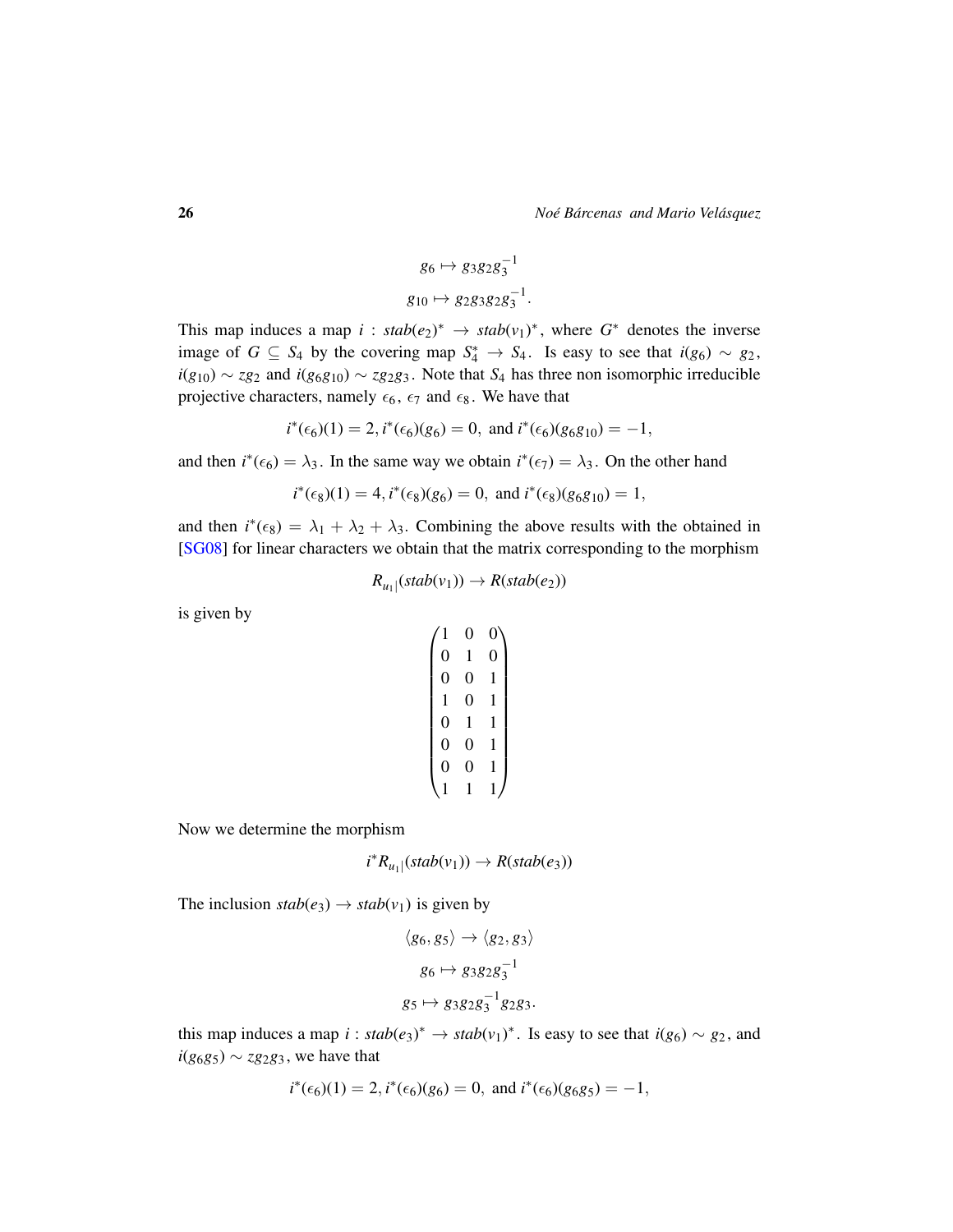and then  $i^*(\epsilon_6) = \lambda_3$ . In the same way we obtain  $i^*(\epsilon_7) = \lambda_3$ . On the other hand

$$
i^*(\epsilon_8)(1) = 4, i^*(\epsilon_8)(g_6) = 0
$$
, and  $i^*(\epsilon_8)(g_6g_{10}) = 1$ ,

and then  $i^*(\epsilon_8) = \lambda_1 + \lambda_2 + \lambda_3$ . Combining the above results with the obtained in [\[SG08\]](#page-31-1) for linear characters we obtain that the matrix corresponding to the morphism

$$
R_{u_1|}(stab(v_1)) \to R(state_3))
$$

is given by

$$
\begin{pmatrix} 1 & 0 & 0 \\ 0 & 1 & 0 \\ 0 & 0 & 1 \\ 1 & 0 & 1 \\ 0 & 1 & 1 \\ 0 & 0 & 1 \\ 0 & 0 & 1 \\ 1 & 1 & 1 \end{pmatrix}
$$

We have to determine now the morphism

$$
R_{u_1|}(stab(v_2)) \rightarrow R(state(e_i)),
$$

for  $i = 4, 5$ , note that  $R_{u_1}$  ( $stab(e_i)$ )  $\cong R(state(e_i))$  because  $H^3(C_2; \mathbb{Z})$  is trivial.

The inclusion  $stab(e_4) \rightarrow stab(v_2)$  is given by

$$
\langle g_6 \rangle \rightarrow \langle g_4, g_5 \rangle
$$

$$
g_6 \mapsto g_5 (g_4 g_5)^3
$$

this map induces a map  $i : stab(e_4)^* \rightarrow stab(v_2)^*$ . It is clear that  $i(g_6) \sim ab$ , in the notation used for character table of  $D_6^*$ ,

$$
i^*(\gamma_7)(1) = 2
$$
 and  $i^*(\gamma_7)(g_6) = 0$ ,

and then  $i^*(\gamma_7) = \rho_1 + \rho_2$ , in the same way we obtain  $i^*(\gamma_8) = \rho_1 + \rho_2$  and  $i^*(\gamma_9) =$  $\rho_1 + \rho_2$ . Combining the above results with the obtained in [\[SG08\]](#page-31-1) for linear characters we obtain that the matrix corresponding to the morphism

$$
R_{u_1|}(stab(v_2)) \to R(state_4))
$$

is given by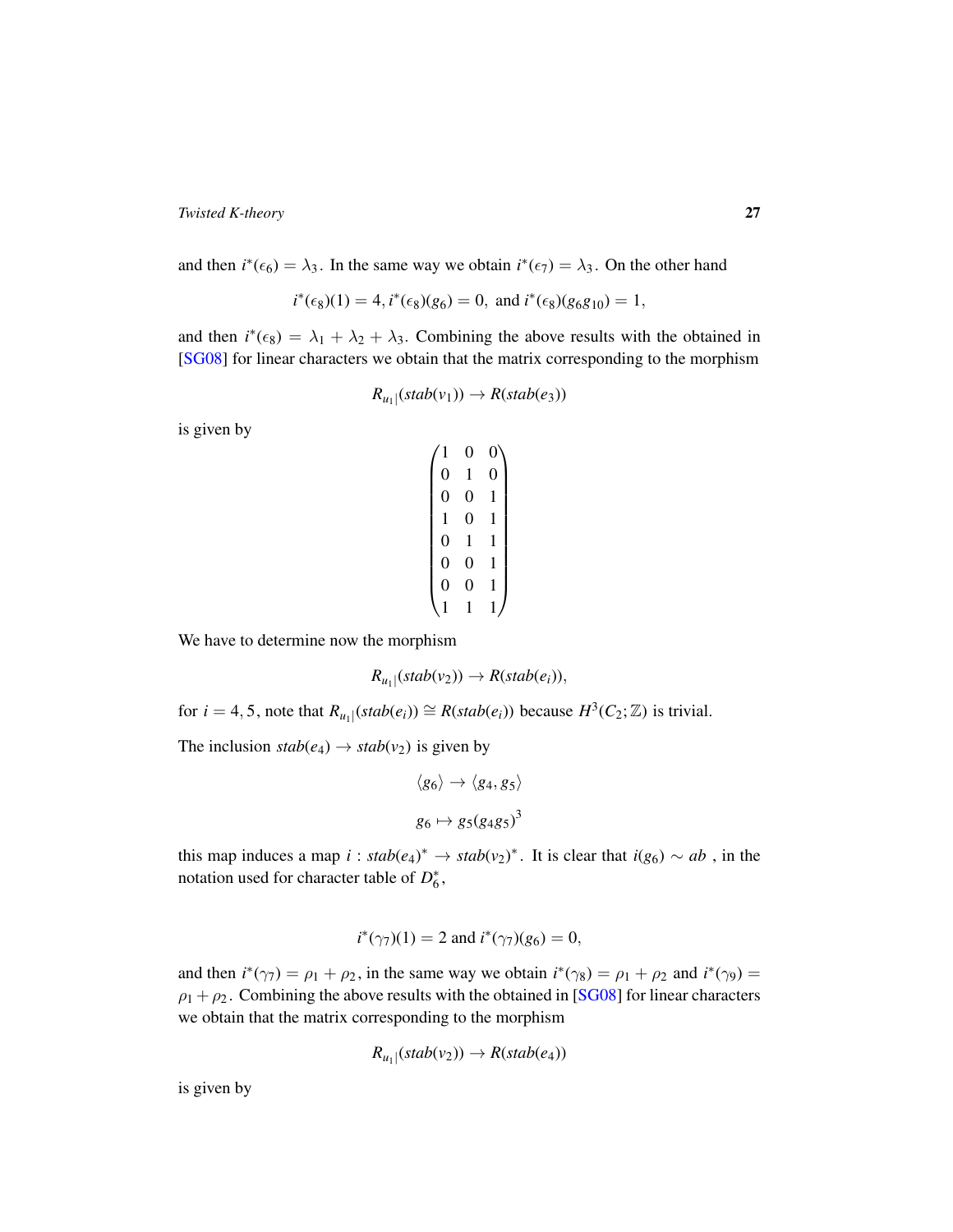$$
\begin{pmatrix} 1 & 0 \\ 0 & 1 \\ 0 & 1 \\ 1 & 0 \\ 1 & 1 \\ 1 & 1 \\ 1 & 1 \\ 1 & 1 \\ 1 & 1 \\ 1 & 1 \end{pmatrix}
$$

The inclusion  $stab(e_5) \rightarrow stab(v_2)$  is given by

$$
\langle g_5 \rangle \rightarrow \langle g_4, g_5 \rangle
$$

$$
g_5 \mapsto g_5
$$

this map induces a map  $i : stab(e_5)^* \rightarrow stab(v_2)^*$ . Again in the notation used for the character table of  $D_6^*$ ,  $i(g_5) \sim b$ . We have that

$$
i^*(\gamma_7)(1) = 2
$$
 and  $i^*(\gamma_7)(g_5) = 0$ ,

and then  $i^*(\gamma_7) = \rho_1 + \rho_2$ , in the same way we obtain  $i^*(\gamma_8) = \rho_1 + \rho_2$  and  $i^*(\gamma_9) =$  $\rho_1 + \rho_2$ . Combining the above results with the obtained in [\[SG08\]](#page-31-1) for linear characters we obtain that the matrix corresponding to the morphism

$$
R_{u_1|}(stab(v_2)) \to R(state_4))
$$

is given by

$$
\begin{pmatrix} 1 & 0 \\ 0 & 1 \\ 1 & 0 \\ 0 & 1 \\ 1 & 1 \\ 1 & 1 \\ 1 & 1 \\ 1 & 1 \\ 1 & 1 \\ 1 & 1 \end{pmatrix}
$$

The elementary divisors of the matrix representing the morphism  $\phi$  are 1, 1, 1, 1, 1, 1, 1, 1, 1, 1, 1, 1, 1, 1, 1, 1, 1, 1, 1, 1. The rank of this matrix is 19.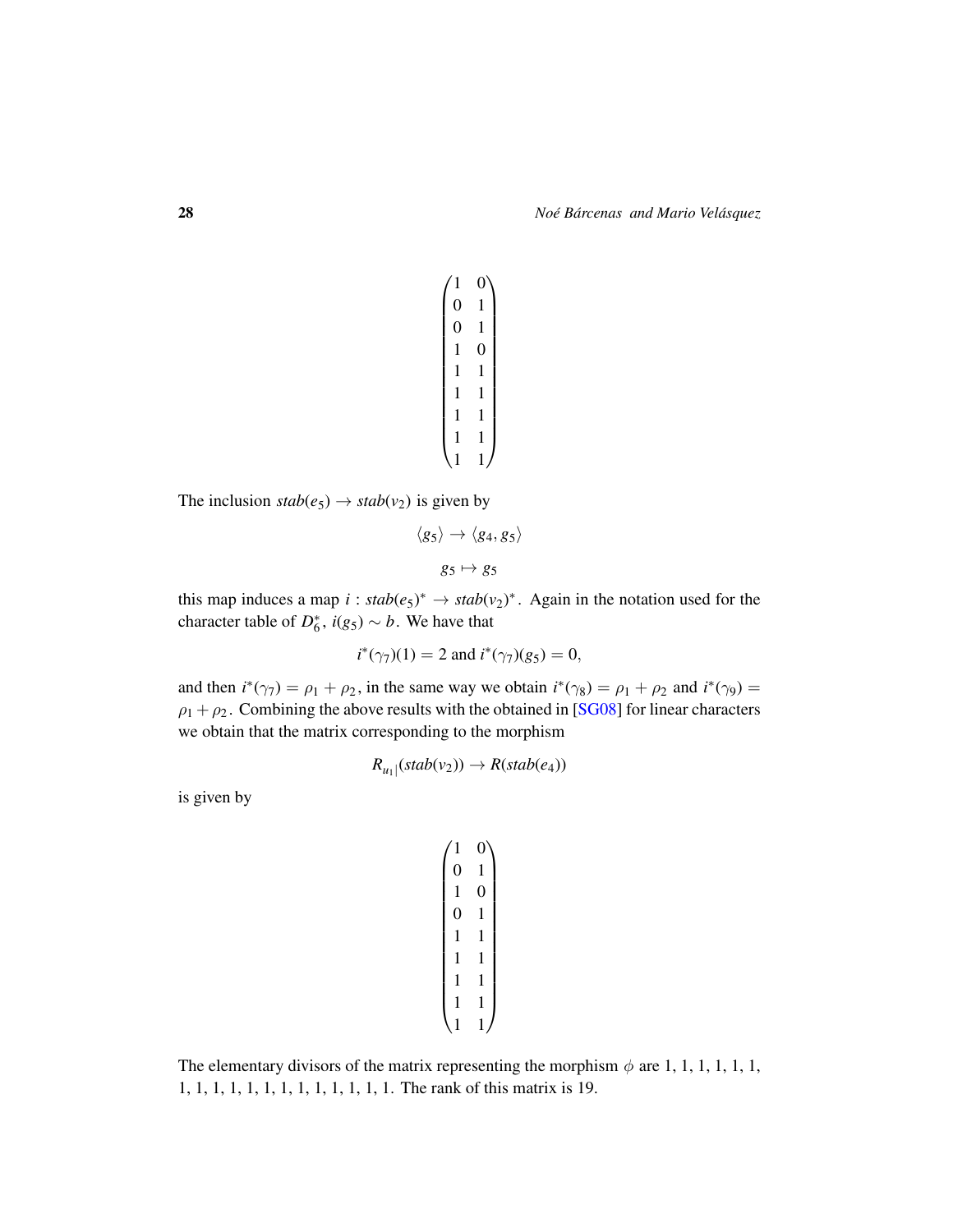### **6.2** Determination of  $\Phi_2$

In order to determine  $\Phi_2$  notice that the unique morphisms that differ from the untwisted case are  $i^*$ :  $R_{u_1}|(stab(e_1)) \to R_{u_1}|(stab(t_1))$  and  $i^*$ :  $R_{u_1}|(stab(e_1)) \to R_{u_1}|(stab(t_4))$  in both cases we have that  $i^*(\eta_5) = \rho_1 + \rho_2$ . We obtain that the elementary divisors of the matrix representing the morphism  $\phi$  are 1, 1, 1, 1, 1, 1, 1, 1. The rank of this matrix is 10.

As the cochain complexes involved are free, the computation of ranks and elementary divisors yield

<span id="page-28-1"></span>Theorem 6.2 The Bredon cohomology with coefficients in twisted representations satisfies

 $H^p(\underline{E} S l_3 \mathbb{Z}, \mathcal{R}_{u_1}) = 0 \text{ if } p > 0, \quad H^0(\underline{E} S l_3 \mathbb{Z}, \mathcal{R}_{u_1}) \cong \mathbb{Z}^{\oplus 13}.$ 

Since the Bredon cohomology concentrates at low degree, the spectral sequence described in section [2.2](#page-12-1) collapses at level 2 and we conclude

<span id="page-28-0"></span>Theorem 6.3

$$
^{u_1}K_{Sl_3\mathbb{Z}}^0(\underline{E}Sl_3\mathbb{Z})\cong \mathbb{Z}^{\oplus 13},
$$

$$
^{u_1}K_{Sl_3\mathbb{Z}}^1(\underline{E}Sl_3\mathbb{Z})=0.
$$

# 7 Twisted equivariant *K*-Homology and relation to the Baum-Connes Conjecture with coefficients

The Baum-Connes Conjecture [\[BCH94\]](#page-30-12), [\[MV03\]](#page-30-7) predicts for a discrete group *G* the existence of an isomorphism

$$
\mu_i: K_i^G(\underline{E}G) \to K_i(C_r^*(G))
$$

given by the (analytical) assembly map, where  $C_r^*(G)$  is the reduced  $C^*$ -algebra of the group *G*.

More generally, given any *G*-*C*∗-Algebra, the Baum-Connes conjecture with coefficients predicts that a map

$$
\mu_i: K_i^G(\underline{E}G, A) \to K_i(A \rtimes G))
$$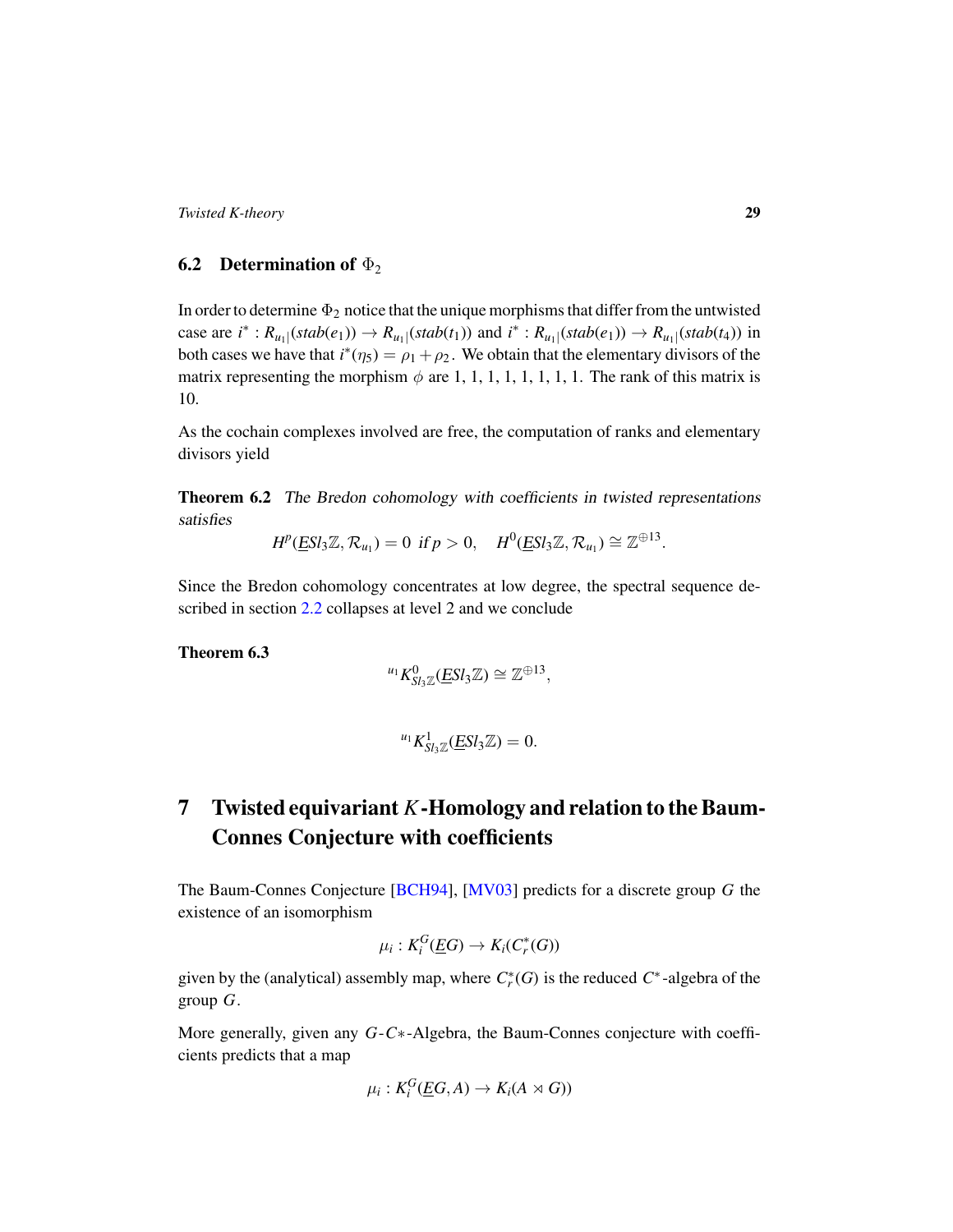⊕13

Where  $K_i^G(\underline{E}G, A)$  is defined in terms of equivariant and bivariant  $KK$ -groups,

$$
K_{*}^{G}(\underline{E}G, A) = \underset{\text{G-compact}X \subset \underline{E}G}{\text{colim}} KK_{*}(C_{0}(X), A)
$$

and  $A \rtimes G$  denotes the crossed product  $C^*$ -algebra. See [\[CE01\]](#page-30-13), [\[Ech08\]](#page-30-14) for more details.

The class of twists considered in the example of  $S_l$ <sup> $\mathbb{Z}$ </sup> let define a particular choice of coefficients for this assembly map.

**Definition 7.1** Let G be a discrete group. Given a cocycle  $\omega \in Z^2(G, S^1)$ , an  $\omega$ representation on a Hilbert space H is a map  $V : G \rightarrow U(H)$  satisfying  $v(s)V(t) =$  $\omega(s,t)V(st)$ .

Composing with the quotient map  $U(\mathcal{H}) \to PU(\mathcal{H}) = U(\mathcal{H})/S^1$ , together with the identification of the group  $PU(H)$  as the automorphisms of the  $C^*$ -algebra of compact operators on  $H$ , denoted by  $K$  gives an action of *G* on  $K$ . This algebra is denoted as  $\mathcal{K}_{\omega}$ . Theorem [1.13](#page-8-0) together with the Atiyah-Hirzebruch spectral sequence yield:

**Corollary 7.2** Let G be a discrete group with a finite model for *EG*. Let  $\omega \in$  $Z^2(G, S^1)$ . Assume that the Bredon homology groups  $H_*^G(X, R^{-\alpha})$  are all free abelian and are concentrated in degree 0 and 1. Then there exists a duality isomorphism

$$
K_G^*(C_0(\underline{E}G),K_{-\omega}) \longrightarrow K_G^*(K_{\omega},C_0(\underline{E}G))
$$

Related duality isomorphisms have been deduced for almost connected groups by Echterhoff [\[Ech08\]](#page-30-14) using methods from equivariant Kasparov *KK*-theory (particularly the Dirac-Dual Dirac method) and positive results for the Baum-Connes Conjecture with coefficients [\[EEK08\]](#page-30-6).

As a consequence of Theorem [1.13,](#page-8-0) and Theorem [6.2,](#page-28-1) the  $\alpha$ -twisted Bredon homology of *ESl*3Z is given by

$$
H_p(\underline{E}Sl_3\mathbb{Z},\mathcal{R}_{u_1})=0, \text{ if } p>0, \quad H_0(\underline{E}Sl_3\mathbb{Z},\mathcal{R}_{u_1})\cong \mathbb{Z}^{\oplus 13}.
$$

A spectral sequence argument and the particular shape of the twists let us conclude that these groups agree with the equivariant *K*-homology groups with coefficients in  $K_{u_1}$ , appearing in the left hand side of the conjecture with coefficients.

<span id="page-29-0"></span>**Corollary 7.3** The equivariant *K*-homology groups of  $S_l \mathbb{Z}$  with coefficients in the  $Sl_3\mathbb{Z}$ -*C*<sup>\*</sup> algebra  $\mathcal{K}_{u_1}$  are given as follows:

$$
K_p^{Sl_3\mathbb{Z}}(\underline{E}Sl_3\mathbb{Z},\mathcal{K}_{u_1})=0 \text{ p odd}, \quad K_p^{Sl_3\mathbb{Z}}(\underline{E}Sl_3\mathbb{Z},\mathcal{K}_{u_1})\cong \mathbb{Z}^{\oplus 13} \text{ p even}
$$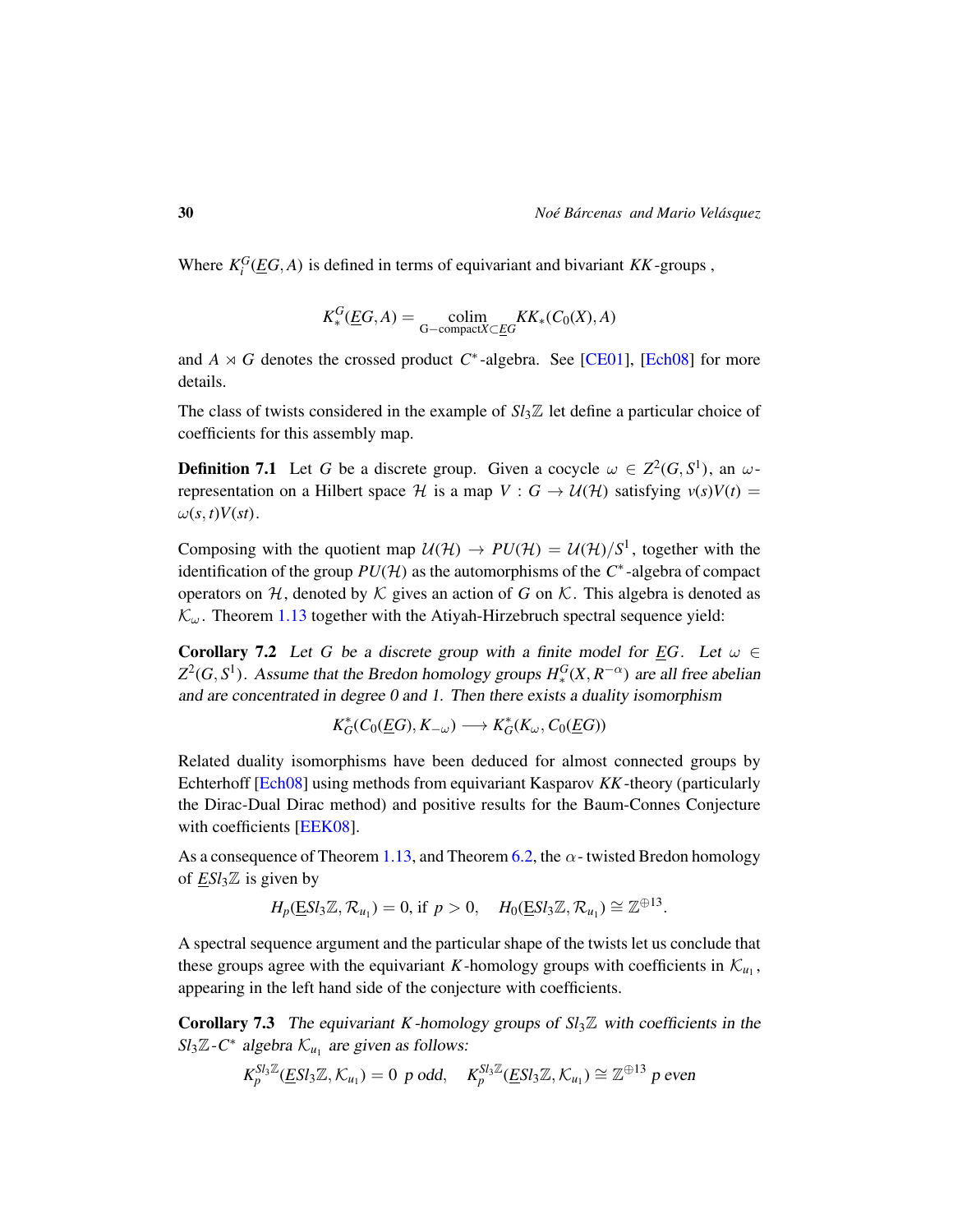## References

- <span id="page-30-2"></span>[AR03] Alejandro Adem and Yongbin Ruan. Twisted orbifold *K*-theory. *Comm. Math. Phys.*, 237(3):533–556, 2003.
- <span id="page-30-1"></span>[AS04] Michael Atiyah and Graeme Segal. Twisted *K*-theory. *Ukr. Mat. Visn.*, 1(3):287–330, 2004.
- <span id="page-30-10"></span>[AS06] Michael Atiyah and Graeme Segal. Twisted *K*-theory and cohomology. In *Inspired by S. S. Chern*, volume 11 of *Nankai Tracts Math.*, pages 5–43. World Sci. Publ., Hackensack, NJ, 2006.
- <span id="page-30-12"></span>[BCH94] Paul Baum, Alain Connes, and Nigel Higson. Classifying space for proper actions and *K*-theory of group *C* ∗ -algebras. In *C* ∗ *-algebras: 1943–1993 (San Antonio, TX, 1993)*, volume 167 of *Contemp. Math.*, pages 240–291. Amer. Math. Soc., Providence, RI, 1994.
- <span id="page-30-4"></span>[BEJU12] N. Barcenas, J. Espinoza, M. Joachim, and B. Uribe. Classification of twists in equivariant *K*-theory for proper and discrete group actions. preprint, arXiv:1202.1880 [math.AT], 2012.
- <span id="page-30-3"></span>[BEUV13] N. Barcenas, Espinoza, B. Uribe, and M. Velasquez. Segal's spectral sequence in twisted equivariant *K* theory for proper actions. preprint, arXiv:1307.1003 [math.AT], 2013.
- <span id="page-30-13"></span>[CE01] Jérôme Chabert and Siegfried Echterhoff. Twisted equivariant *KK*-theory and the Baum-Connes conjecture for group extensions. *K -Theory*, 23(2):157–200, 2001.
- <span id="page-30-0"></span>[DK70] P. Donovan and M. Karoubi. Graded Brauer groups and *K*-theory with local coefficients. *Inst. Hautes Etudes Sci. Publ. Math. ´* , (38):5–25, 1970.
- <span id="page-30-9"></span>[DL98] James F. Davis and Wolfgang Lück. Spaces over a category and assembly maps in isomorphism conjectures in *K*- and *L*-theory. *K -Theory*, 15(3):201–252, 1998.
- <span id="page-30-5"></span>[Dwy08] Christopher Dwyer. Twisted equivariant *K*-theory for proper actions of discrete groups. *K -Theory*, 38(2):95–111, 2008.
- <span id="page-30-14"></span>[Ech08] Siegfried Echterhoff. The *K*-theory of twisted group algebras. In *C* ∗ *-algebras and elliptic theory II*, Trends Math., pages 67–86. Birkhäuser, Basel, 2008.
- <span id="page-30-6"></span>[EEK08] Siegfried Echterhoff, Heath Emerson, and Hyun Jeong Kim. *KK*-theoretic duality for proper twisted actions. *Math. Ann.*, 340(4):839–873, 2008.
- <span id="page-30-11"></span>[HH92] P. N. Hoffman and J. F. Humphreys. *Projective representations of the symmetric groups*. Oxford Mathematical Monographs. The Clarendon Press Oxford University Press, New York, 1992. *Q*-functions and shifted tableaux, Oxford Science Publications.
- <span id="page-30-8"></span>[Kar94] Gregory Karpilovsky. *Group representations. Vol. 3*, volume 180 of *North-Holland Mathematics Studies*. North-Holland Publishing Co., Amsterdam, 1994.
- <span id="page-30-7"></span>[MV03] Guido Mislin and Alain Valette. *Proper group actions and the Baum-Connes conjecture*. Advanced Courses in Mathematics. CRM Barcelona. Birkhäuser Verlag, Basel, 2003.